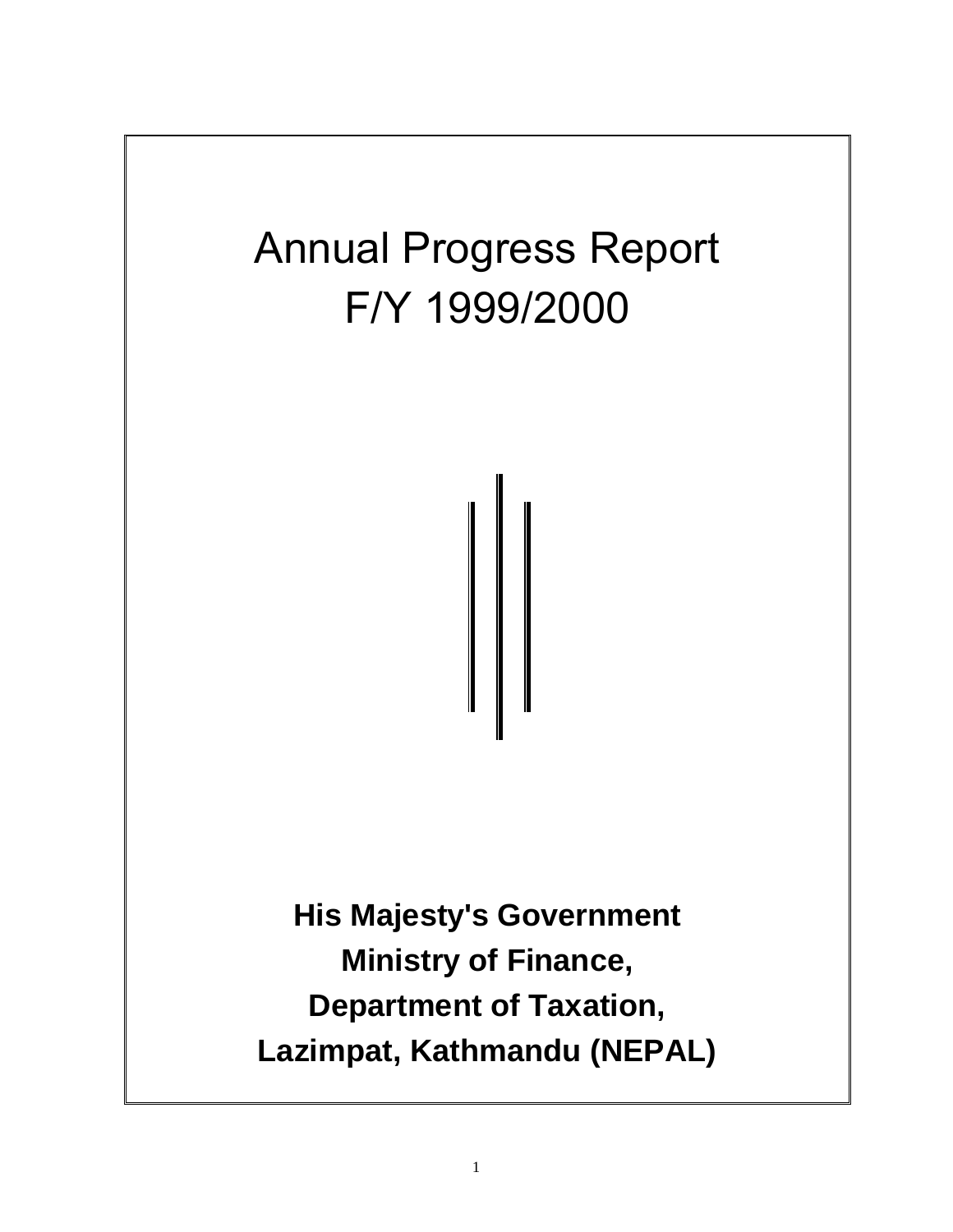## **Forewords**

Department of Taxation, from its inception in 1960 A. D., has chiefly being responsible for the administration of direct taxes. Though in the fiscal year 1999/2000 the Department did not have to collect Air Flight Taxes, it could still maintain a share of 23.5 percent in the total tax revenue. The Department did administer the Urban House and Land Tax also in this fiscal year, but from F/Y 2000/2001, it has the sole responsibility of administration of Income Taxes. The tax administration is facing new challenges because of intensity of economic development and liberalisation process going on in the Nepalese Economy.

The tax administration is able to provide effective and efficient services, provided the available resources are effectively used for the development of the organisation. We are committed towards our future directions, which we have mentioned in our, mission, vision, norms and values.

Since last year we have started to publish Annual Progress Report of the Department from previous year. I request all readers of this report to furnish us with their valuable suggestions on the presentation or contents of this report to improve it in future. This report is also available on our website www.dot.gov.np.

I would like to thank all officers and staff of the Department and the tax officers and the staff of the Tax Offices who are wholly devoted to accomplish the targets and objectives of the Department. At the same time my sincere thanks go to Mr. Ran Bahadur Shrestha, Director, Mr. Shadananda Gurung and Mr. Mohan Babu Adhikari, Section Officers and Mr. Shyam Rijal, Computer Operator for their special favour to get this progress report prepared.

Vidyadhar Mallik Director General Department of Taxation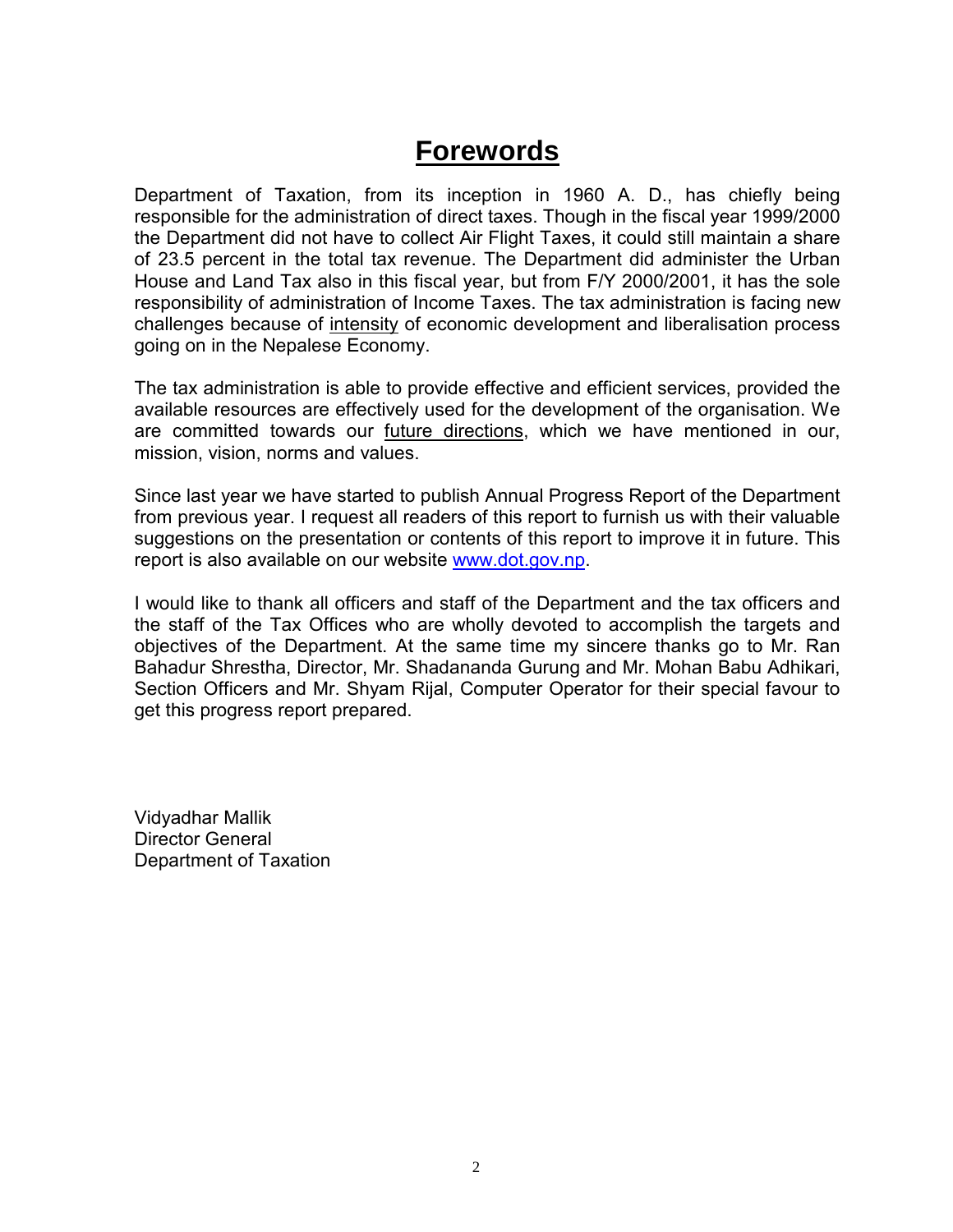## **TABLE OF CONTENTS**

| <u>S.No.</u> | <b>Contents</b>                                                       | Page No.       |
|--------------|-----------------------------------------------------------------------|----------------|
|              | A Glimpse of the Achievement of this Department 1998/1999 AT A GLANCE |                |
|              | 1. Mission                                                            | 1              |
|              | 2. Vision                                                             | 1              |
| 3.           | <b>Our Norms and Values</b>                                           | 1              |
|              | 4. The Goal                                                           | 1              |
|              | 5. Our Commitment towards Service                                     | 1              |
|              | 6. Arrangements for the delivery of Services                          | $\overline{2}$ |
|              | 7. Arrangements made for different type of Taxpayers                  |                |
|              | including small Taxpayers                                             | 2              |
|              | 8. Review of Operation                                                | 3              |
|              | 9. Provisions Relating to Tax Facilities                              | 5              |
|              | 10. New Tax Proposals (F/Y2000/2001)                                  | 5              |
|              | 11. Other Activities of this Fiscal Year                              | 6              |
|              | 12. Manpower Development                                              | 8              |
|              | 13. Target and Collection of the Fiscal Year 1999/2000                | 10             |
|              | 14. Operating Expenditure                                             | 10             |
|              | 15. Ratio of the Income Tax to the Gross Domestic Product (GDP)       | 11             |
|              | 16. collection in the Last Three Years                                | 11             |
|              | 17. Number of Taxpayers                                               | 12             |
|              | 18. Receipts and Assessment of the Tax Returns                        | 13             |
|              | 19. Structure of the Income Tax                                       | 14             |
|              | 20. Types of Tax Assessment                                           | 15             |
|              | 21. Appeals                                                           | 15             |
|              | 22. Arrears                                                           | 15             |
|              | 23. Irregularities                                                    | 15             |
|              | 24. Annexes                                                           | 16             |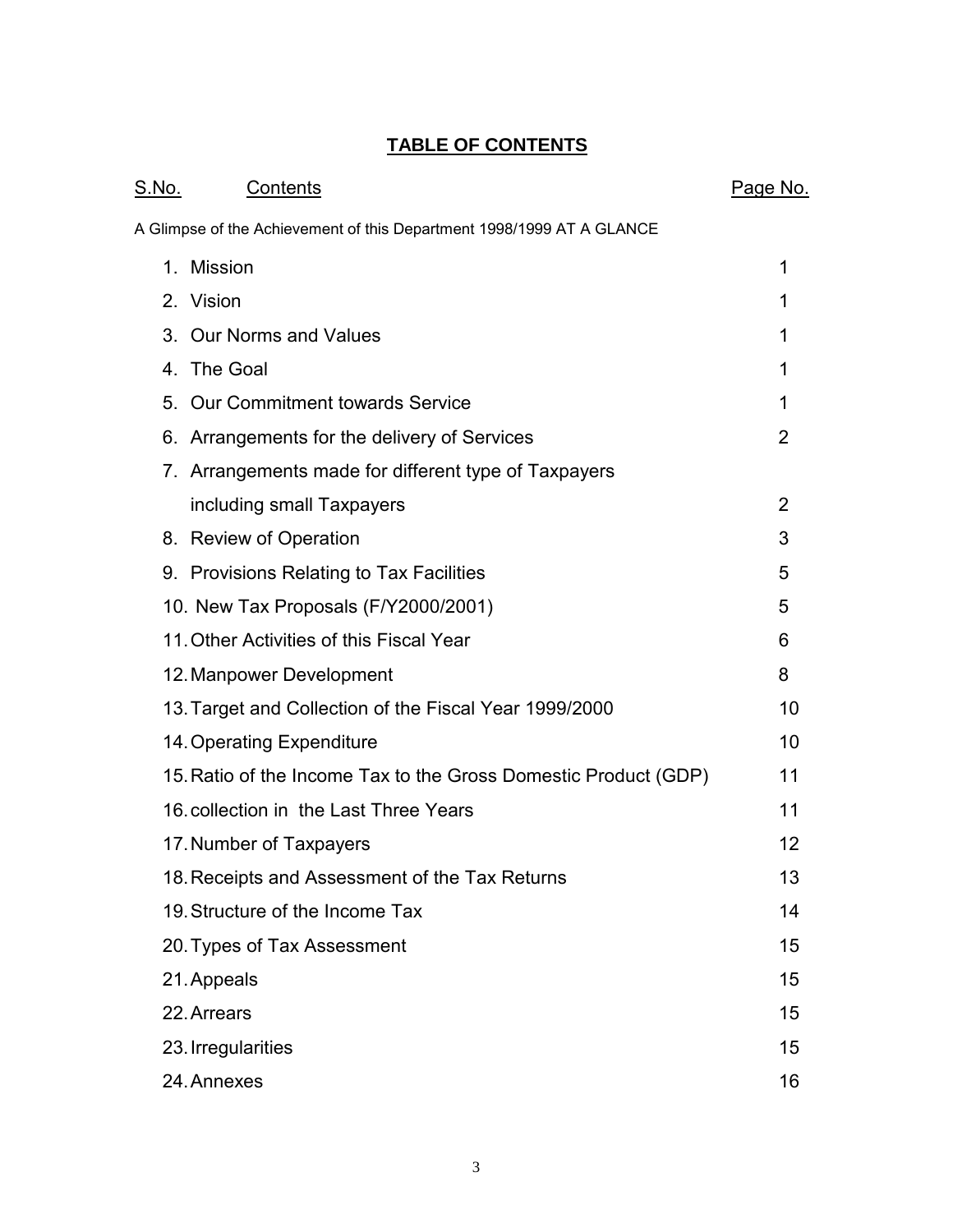## **A Glimpse of the Achievements of the Department**

- The Department collected Rs. 7927.5 millions during F/Y 1999/2000 which is 102 percent of the given target and 121.6 percent of the collection of F/Y 1998/99.
- The department had a share of 23.5 percent in total tax revenue.
- The contribution of Direct taxes in the total tax revenue reached 25.8 percent while the share of Income tax in the total direct taxes reached 86.8 percent.
- The ratio of income tax collection to the GDP improved up to 1.96 percent from the previous year's ratio of 1.81 percent.
- 8921 new taxpayers were added in this year bringing the cumulative figure of the taxpayers up to 200085 (including income tax and urban house and land tax).
- 62423 income returns and 46936 Urban House and Land tax returns have been settled during this fiscal year.

## **Achievement Indicators of the Department**

## (A) **Registration**

## **Total Taxpayers Number**

| • Registered Tax Payers (Including Companies and firms) – 137486 |
|------------------------------------------------------------------|
| • Salary earners (Those who were assessed by Tax Office) – 8398  |
| • House Rent Taxpayers (Those who were assessed by TO)- 9843     |
| • Urban House and Land Taxpayers<br>$-44358$<br>200085<br>Total: |

• Number of Taxpayers who pay more than 80% of the income tax revenue : 994

## (B) **Tax Collection**

|  | Tax withheld at source: | Rs. 440 millions |
|--|-------------------------|------------------|
|--|-------------------------|------------------|

• Tax paid by the taxpayers as self assessed : Rs. 4080 Millions

(Current year taxes paid in instalments: Rs. 3320 Millions)

| • Tax amounts demanded by TOs in this year:                         | Rs. 1490 Millions |
|---------------------------------------------------------------------|-------------------|
| • Carry over of tax demands from previous year:                     | Rs. 3380 Millions |
| • Demand Adjustments (because of prepaid or<br>doubly paid nature): | Rs. .530 millions |
| • Collections out of Demands:                                       | Rs. 290 millions  |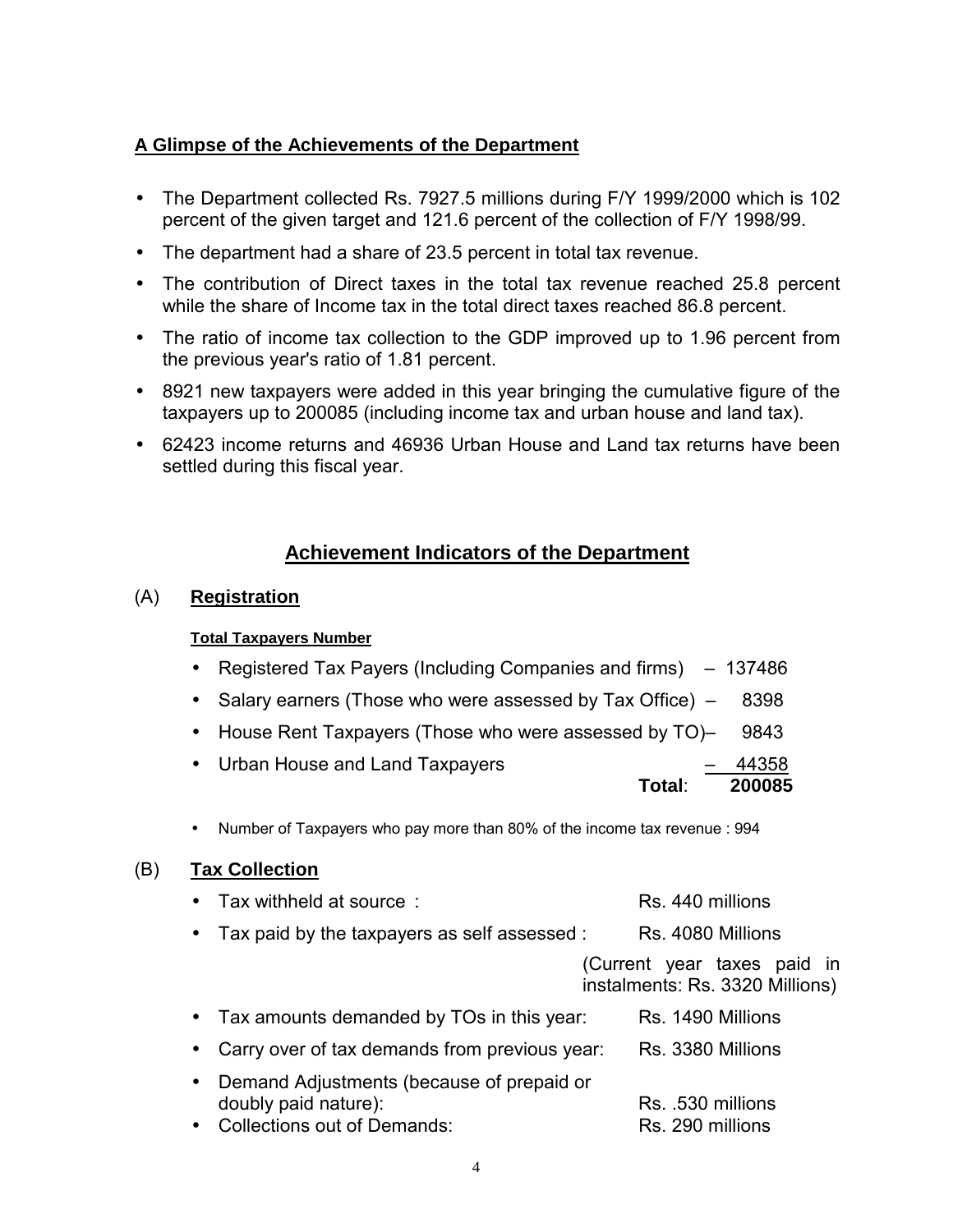| (C) | Tax Arrears:                                       | Rs. 4050 Millions        |
|-----|----------------------------------------------------|--------------------------|
| (D) | Tax Amount in Appeals:                             | Rs. 2220 Millions        |
| (E) | <b>Indicators for Effectiveness</b>                |                          |
|     | - Collection in comparison to target:              | 102 percent              |
|     | - Income tax collection in comparison to GDP:      | 1.96 percent             |
|     | - Income returns field in comparison to registered |                          |
|     | taxpayers:                                         | 62025/137486(45 percent) |
|     | - Arrears Collected:                               | Rs. 86 Millions          |
|     | - Tax Returns settled:                             | 82 percent.              |
|     |                                                    |                          |

- (F) Indicators of Efficiency :
	- Number of registered Taxpayers per employee of the DOT : Approx. 300
	- Collection of taxes per Rupee of administrative Cost: Rs. 147 .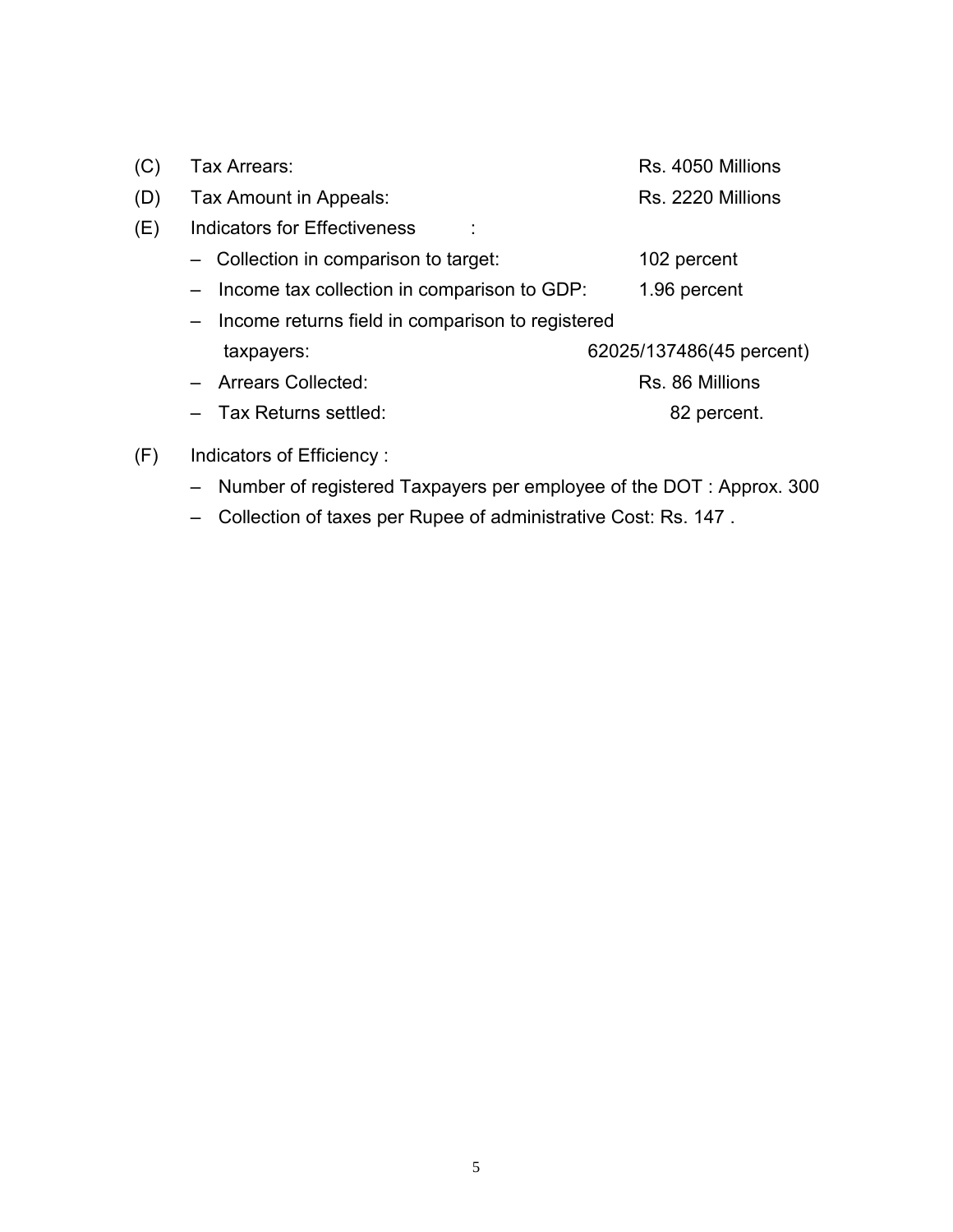## **1. Mission**

Collect tax revenue by providing fair efficient and effective services in economic way to the taxpayers in accordance with the revenue mobilization policies of His Majesty's Government.

## **2. Vision**

Augment revenue collection from fair, efficient and effective Income Tax system.

## **3. Our Norms and Values**

- Fair and equal treatment to all,
- Work with self-respect without any sort of fear, panic and prejudice in any circumstances,
	- Be sensitive to provide services as per the demand of change,
	- Be careful towards building professionalism and efficiency in work performance,
- Be devoted towards continuous pursue of new and latest methods to increase the quality of service and to apply them in practice, and
	- Work jointly with team spirit by extending mutual cooperation and respect for achieving the goal of the Organization.

## **4. The Goal**

Increase the tax revenue from Income Taxes by an annual increment of 0.2 percent in ratio of GDP.

## **5. Our Commitment towards Service**

- It is our commitment to provide high quality service to the taxpayers.
- We are committed to serve the taxpayers with politeness.
- We assure that we make tax assessment with fair and best judgment through our efficient manpower.
- We are constantly aware of the need for the reform in tax administration and are committed to simplify the procedural requirements for the tax payers.
- We shall arrange to disseminate complete and clear information to the taxpayers that helps them settle tax liability.
	- We are committed to make the tax paying procedure more simple and convenient.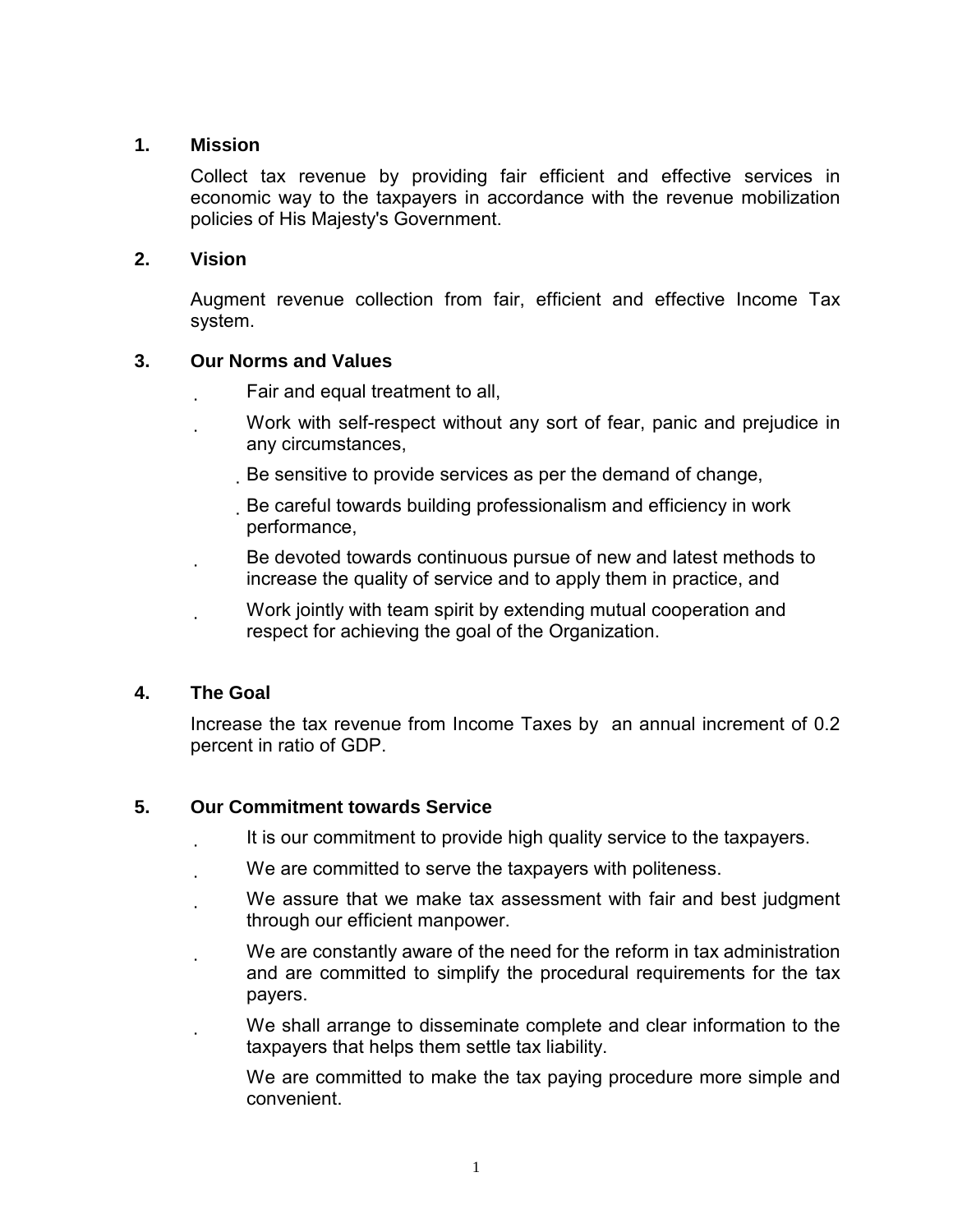## **6. Arrangements for the delivery of Services**

The Department has 40 tax offices in field level including two unit offices all over the kingdom for achieving the goals and objectives of the Department. Altogether 684 personnel are being involved in the Department and in the Offices under the Department. This number of employee is the sum of Gazetted rank - 98, Non-gazetted rank - 326 and 260 without rank.

## **7. Arrangements made for different type of Taxpayers including small Taxpayers**

We are providing the following services as per the commitment made by tax administration to give taxpayer-oriented quality service taking the convenience and interest of the taxpayers into consideration.

- (a) Small Taxpayers Service
	- Small taxpayers, with a business less than Rs. 1 million or a net income of less than Rs. 100,000/- can pay presumptive tax of Rs.2000/ in Metropolitan and Sub-Metropolitan Cities; Rs. 1,500/ in Municipality and Rs. 1000/ elsewhere. They can pay their tax either directly to the concerned tax office or deposit with the bank. Except otherwise proved from the records maintained for tax purpose, the presumptive tax paid by the small taxpayers shall be deemed to have been made final tax assessment and the evidence of tax paid by them shall be treated as equivalent to the tax clearance certificate. It is our expectation that this provision will relief the taxpayers from the intricacy of their time to time contact with the tax office.
- (b) Self Assessment System:
	- Self assessment system was introduced in Nepal during fiscal year 1992/93. All Companies registered under the Company Act and the taxpayers with an annual turnover of more than Rs. 10 millions are compulsorily required to file their income returns on self assessment basis. According to this system, all taxpayers with an annual turnover of more than Rs. 2.5 millions need to get their income returns tax-audited by the registered tax auditors. It is hoped that both the accountability and the self compliance will be enhanced by this arrangement.
	- It is very essential to scrutinize the income returns produced in the self assessment system, and through proper auditing and enforcement, punish effectively the tax evaders or abettors. A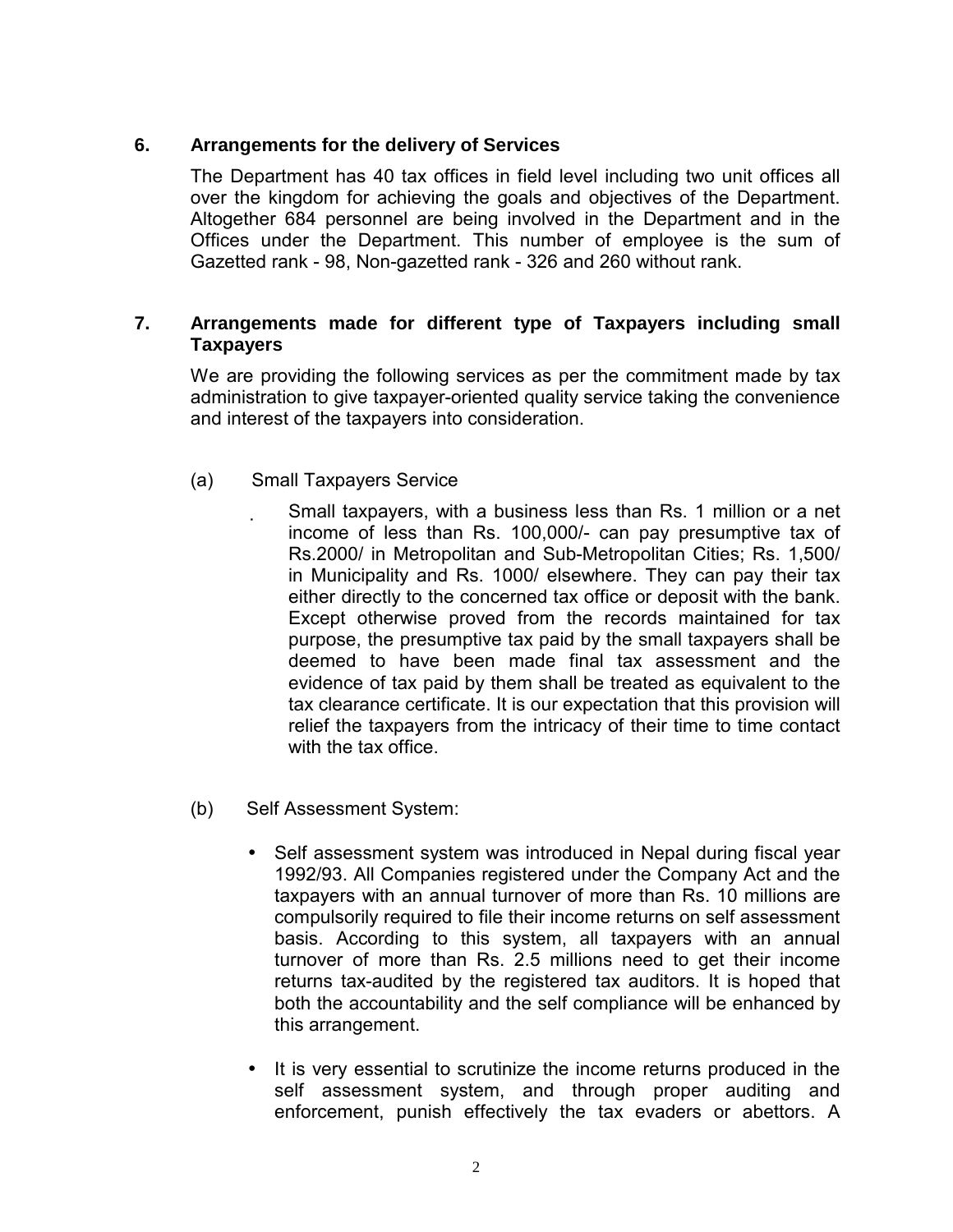process of sampling and audit of the self-assessment income returns have been established and an "Experts Committee" have been formed to audit the large taxpayers 'returns, of a size of Rs. 100 millions of turnover or Rs. 10 millions of net income or more.

- (c) Service Delivery in the Districts without Tax Offices :
	- The taxpayers, other than importers and exporters, can renew their income tax registration certificates at the District Treasury Offices by settling their previous year's liabilities, if they feel to do so. Similarly, the small taxpayers and the public vehicle-owners, who fall under the presumptive tax category, can get their tax-clearance certificates, by paying such presumptive taxes.
- (d) Information at the Web-site:
	- Taxpayer service and information desks have been established in all tax offices to provide the required information to the taxpayers. The Department has made arrangements to make available all the legislation, formats, reports and relevant information to the public at its Web-site www.dot.gov.np. . The Department also publishes different manuals, reports and statistical yearbook to make the public aware of different Acts and Rules on Income Tax, Departmental Rulings and the Progress Reports. Following booklets were published during this fiscal year.
		- ❖ Salary Tax Deduction Guidelines
		- Internal Circulars, 1999/2000
	- A continuous process of dialogue and interactions have been initiated both at the central and field level to increase the cooperation and trust between the tax administration and the Taxpayers. We aim at making our administration "Taxpayer Service Oriented" by solving the taxpayers' problems through mutual discussions.

#### **8. Review of Operation:**

#### **a. Review of Tax Collection:**

The payment of tax on the current year basis in three installments was introduced in the fiscal year 1998/1999 although 50% of the installments were sufficient on that year but this system was fully introduced in the 1999/2000. In this year, the growth of collections over the given targets were 102.10 percent, 131.29 percent and 142.68 percent on House Rent, Interest and Vehicle Tax respectively. It seems that the significant increase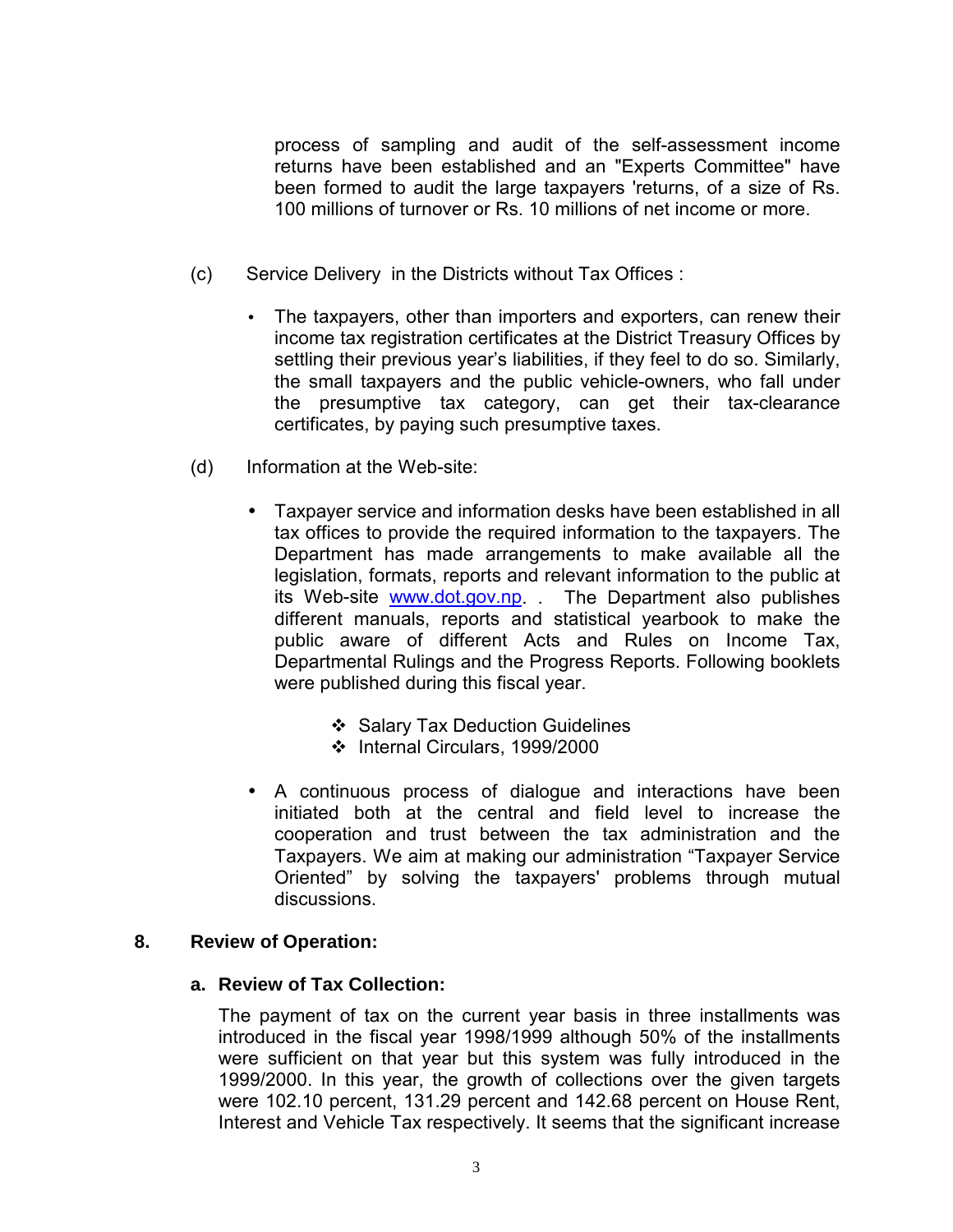on Vehicle Tax is due to the change in Vehicle numbering system. The collection of Urban House and Land Tax has decreased in comparison to previous year.

The total target of the Department of Taxation was Rs. 7.77 billions and the collection was Rs. 7.92 billions in the fiscal year (F.Y.) 1999/2000. The collection on the basis of target is 102 percent in this fiscal year whether it was 102.5 in the previous fiscal year 1998/1999. The collection on the basis of targets of fiscal years 1998/1999 and 1999/2000 are about the same but the collection in the F.Y. 1999/2000 was increased by 21.6 percent in comparison to previous year.

## **b. Number of Taxpayers, Return of Income and its Clearance:**

Total number of taxpayers has reached 200085 by the fiscal year 1999/2000. This figure is found to be increased by 8921 (5 percent) than of fiscal year 1998/99. Out of these, the number of taxpayer under all tax heads other than house and land tax is found to be increased in the fiscal year 1999/2000 as compared to the fiscal year 1998/99. During the fiscal year 1998/1999, the total number of returns filed was 129043 which has reached 133577 in this fiscal year with a growth of 3.5 percent. 106166 returns were settled during the fiscal year 1998/1999 whereas the number of returns settled has reached 109359 during this fiscal year with a growth of 3 percent and 24218 returns have been carried for fiscal year 2000/2001. Similarly, 89 percent, 32 percent and 20 percent of the returns filed but laying pending in the tax offices have been settled on part of income tax, house rent tax and house-land tax respectively. Rs. 1450 millions of tax is found to be assessed out of the pending returns which happens to be 18.3 percent of the total collection of the fiscal year 1999/2000. Similarly, 91 percent of the returns filed during this fiscal year have been cleared assessing Rs. 2220 millions of tax.

#### **c. Appeal Cases:**

Returns under appeal during fiscal year 1999/2000 was 3064 including 2716 carried from the fiscal year 1998/1999 and an addition of this fiscal year. Out of these, 258 returns have been cleared and 2806 have been carried for fiscal year 2000/2001. Tax amount covered by the returns under appeal was Rs. 1981 millions up to the previous fiscal year which reached Rs. 2555 millions in this fiscal year including the addition of Rs. 574 millions of this fiscal year. Out of this, Rs. 327 millions have been settled and approximately Rs. 2228 millions have been carried for the fiscal year 2000/2001.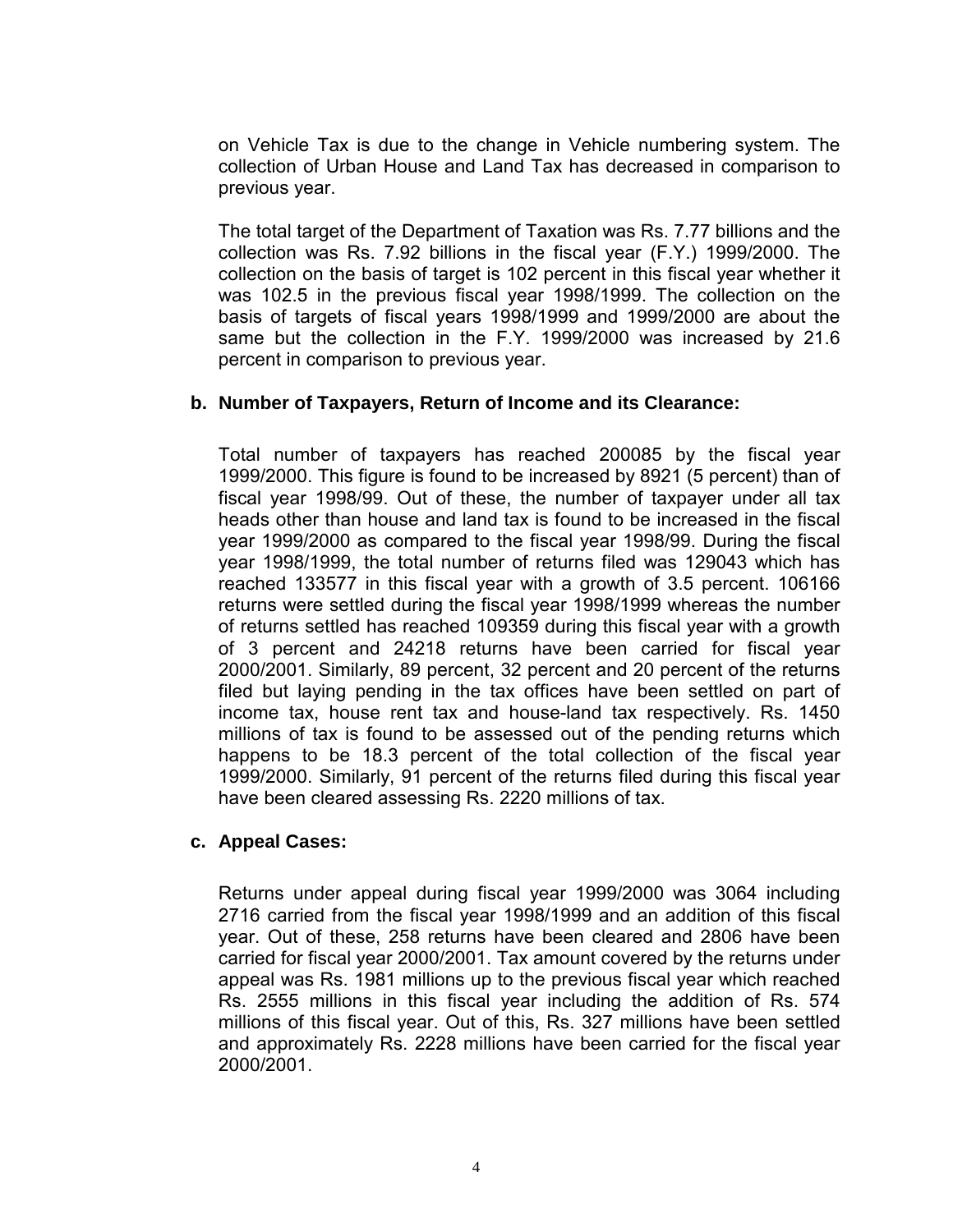## **9. Provisions Relating to Tax Facilities:**

- For encouraging export business, export income is taxed only at the rate of 40 percent of the effective tax rate but the tax amount shall not exceed 0.5 percent of total turnover and the domestic manufacturers who sell their products to the projects operating under bilateral or multilateral foreign aid through international competitive bidding so as to earn foreign currency shall also be entitled to enjoy this facility.
- Tax exemption limits for an individual and a couple have been increased from Rs. 50,000/- to 55,000/- and Rs. 60,000/- to 75,000/- respectively. This provision will encourage the saving from the people having limited income.
- The provision has been made as to refund the excess tax amount to the advance tax payer within a period of 6 months from the date of assessment. In failure of timely refund, an interest at the rate of 15 percent annual shall be provided for the days counted as delayed. It is believed that this provision will encourage the taxpayers to pay remarkable amount of tax in advance.

## **10. New Tax Proposals (F/Y2000/2001)**

- ♦ Surcharge (additional tax) previously levied at the rate of 30 percent and 5 percent for nonresidents and residents respectively has been dropped, which will ultimately encourage the foreign investment.
- Small Taxpayers Income Assessment Committee has been dissolved and a new presumptive tax system has been introduced with a view to facilitating the small taxpayers for settling their tax matters.
- Provision for Hearing Taxpayers' Complaints:
- ♦ Anyone, who finds that the tax officials have not acted or behaved as was expected can file a complaint to central monitoring unit of Ministry of Finance and Department of Taxation.
- Provision for Pay as You Earn:

Provision of installment payment of current year's tax in the manner mentioned below has been continued for all taxpayers other than small tax payers with an objective of facilitating the easy payment of tax by the taxpayers and the timely realization of tax by His Majesty's Government.

| By the end of Poush   | 40 percent |
|-----------------------|------------|
| By the end of Chaitra | 30 percent |
| By the end of Ashadh  | 30 percent |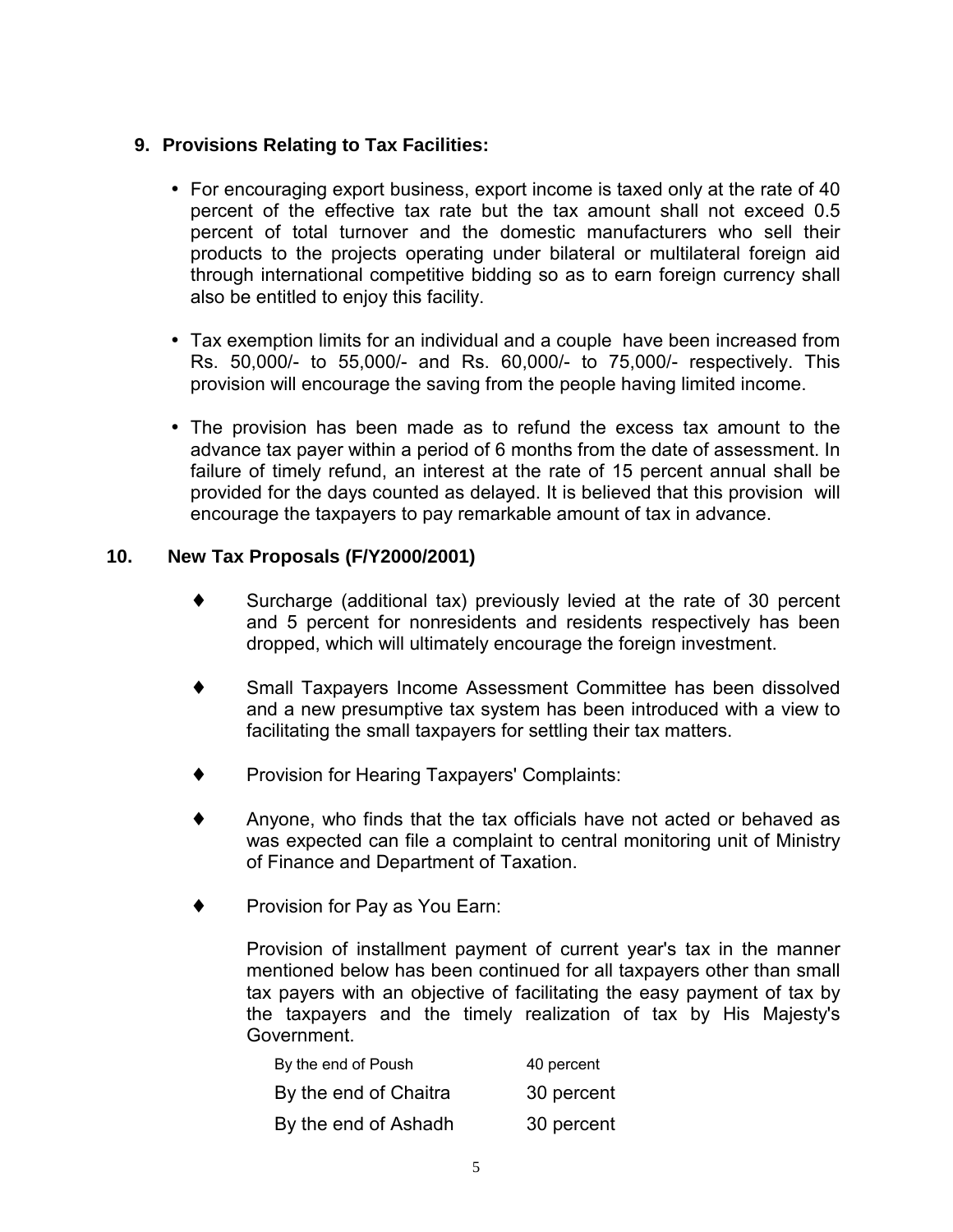Expert's Committee and Joint Tax Audit Team:

An expert's committee comprising of tax officials having specialized knowledge of the related field has been formed under the Department of Taxation with a view to audit and scrutinize the complicated and sophisticated returns of income resulting from advancement in information technology; the technicalities of record keeping by large taxpayers; and the complications and varieties of skill and efficiency appeared in the field of tax planning. Similarly, a provision of auditing a taxpayer's transaction from both the income tax and VAT aspects by a joint team has been made with an objective of facilitating taxpayers by reducing formalities. During the previous fiscal year, 64 returns of income were selected for investigation by the committee out of which 41 returns were scrutinized and 34 were assessed encompassing the assessment of Rs. 930 millions of tax. In this way the function of clearance of the tax returns is being enhanced by the Department.

Provision of Tax on potential income based on proxy indicators of Expenditure (Two out of Six):

During the previous years, expected tax amount were not found to be collected under the scheme of 'Two out of Six'. Looking back to the past experience, this scheme has been slightly amended as to demand only the return of income from those who meet any two out of six criteria. The scheme has been introduced so as to bring the large number of potential taxpayers into the tax net who are most likely to escape tax in the context of the economy like ours where the majority of economic activities are being conducted in the informal sector

## **11. Other Activities of this Fiscal Year:**

• *Drafting of New Income Tax Act*:

A draft of Income Tax Bill, 2057 has been prepared and will be tabled to the forthcoming session of the Parliament. The draft aims at broadening tax base by updating and integrating the income tax system; making it effective by introducing a full-fledged self assessment system; ensuring the rights of the taxpayers; controlling tax evasion and accelerating revenue mobilization by developing a just and scientific tax system where a fair, simple and transparent tax administration exists.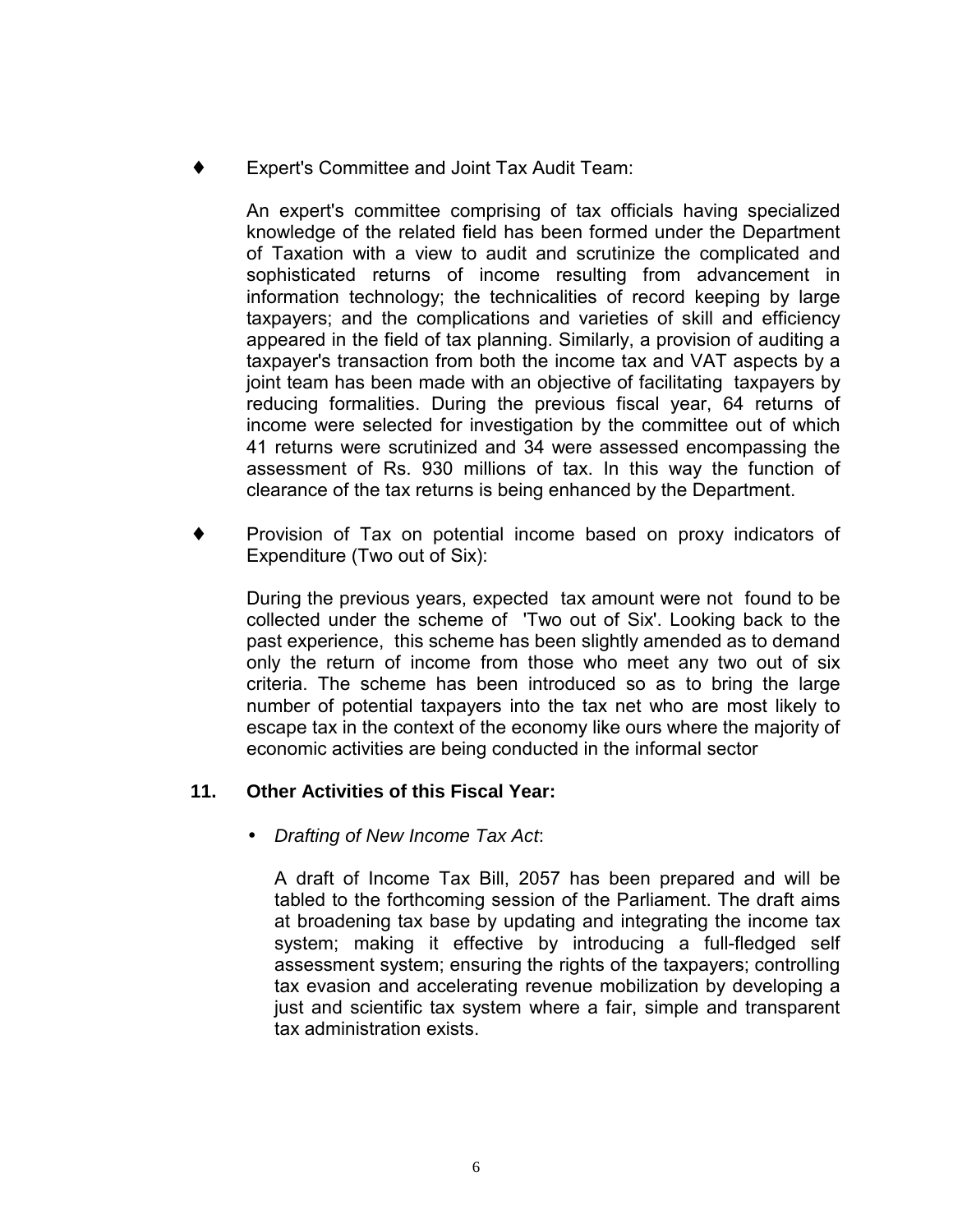## • *Avoidance of Double Taxation Treaty*:

It is our plan to gradually remove the conditions of double taxation on income and capital and to promote cross boarder investment and trade by concluding a treaty for avoidance of double taxation with the countries of our economic interest. During this fiscal year, a treaty for avoidance of double taxation has been concluded with the Republic of Mauritius. A second round negotiation has been conducted and the draft treaty has been initialled with South Korea. A first round negotiation has been conducted with Pakistan and Austria during this fiscal year.

### • *First SAARC Meeting on Avoidance of Double Taxation*

A Nepalese delegation led by the Director General of the Department of Taxation has participated in the first SAARC meeting on avoidance of double taxation held in Islamabad, Pakistan on 5-7 August, 1999. This meeting was conducted with an objective to raise the cooperation among the South Asian Countries' Tax administrations in the areas of technical assistance, mutual information exchange and different aspects of tax policy.

This meeting had also the objective to analyze the possibilities of regional agreement regarding avoidance of double taxation between South Asian Nations. After studying various aspects, this meeting had concluded to organize the second round meeting in Nepal, the country where the head quarter of SAARC secretariat is situated.

Income Tax Administration Consolidation Project- ITAC

According to the agreement between HMG and GTZ ( German Govt.), this project , since some years , is working in modifying and improving the structure of Income tax administration, its management and also timely improvement of income tax laws. It has also contributed in the development of manpower.

This project has developed a software for the purpose of registration of the tax payers and is developing another software for tax collection purpose. It has started not only the networking of computers for interrelations and information exchange between the Department of Taxation (DOT) and different district tax offices but also the computerization of all the activities of the Department of Taxation.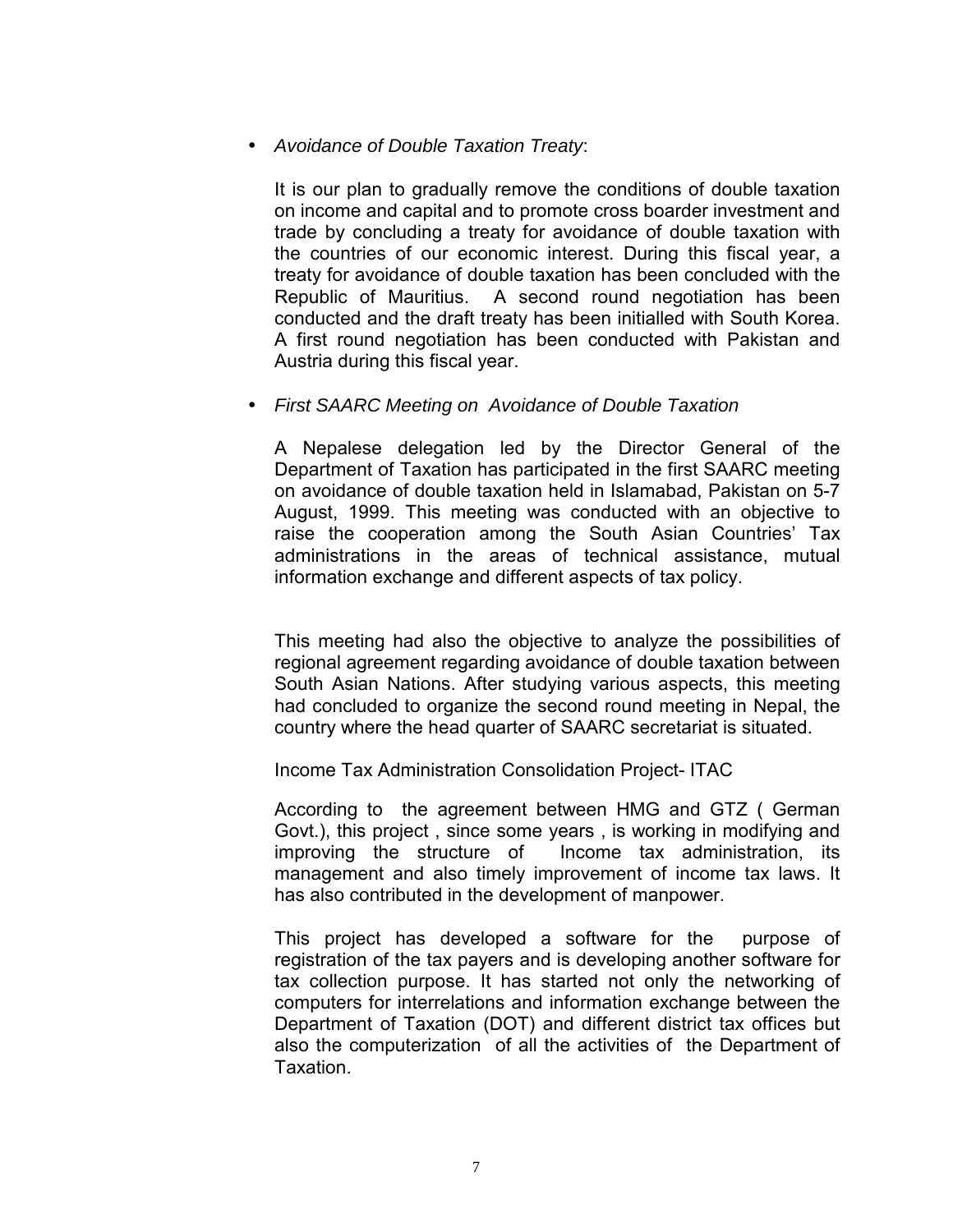This project has also targeted to install a software for collection of taxes as **collection module** in all the Income tax offices and Value Added Tax offices of the country.

- April 2000: Study tour of Asian countries by Nepalese tax officers.
- From 28 February to 10 April, 2000: New employees of Kathmandu Tax Payers Service Center **(KTSC)** were trained in three different groups in the following subject matter.
- Establishment of Kathmandu Tax Payers Service Center **(KTSC).**

This **KTSC** is established for the purpose of providing computerized Income tax registration certificate from one window in a simple and easy way and also to provide permanent account number (PAN) which is necessary to use as a permanent account number for income tax offices, VAT offices and customs offices. This center has also made a provision to obtain permanent account number for the persons (tax payers) who have to deduct the tax at source.

### **12. Manpower Development**

Manpower has its crucial role in achieving the goals of organizations. Without effective and proper mobilization of manpower, the aims and objectives of any organization is not fulfilled. For this purpose it is necessary to organize and perform needful training programs in time. Manpower development is also vital to understand and to cope with present changing global situations and also to provide better services in a competitive way.

The following local level and overseas trainings, workshops and seminars were conducted for making efficient and strong tax administration in this fiscal year.

- 1. 2056/12/10 to 5 weeks training: 5 persons: Revenue Administration Training Center.
- 2. 31<sup>st</sup> January to 11<sup>th</sup> February, 2000: Mr. Tek Bahadur Khatri & Mr. Madhur Prasad Shrestha – Completed training organized by academy of Customs, Excise & Narcotics, India.
- 3. In service training started from 2056\10\17: 7 officers completed this training from Nepal Administration Staff College(NASC).
- 4. Training for Trainer's Course: Started from 2056\11\9: 6 officers completed this training from NASC.

.2056\8\8 to 2 weeks: 8 officers completed this training from NASC.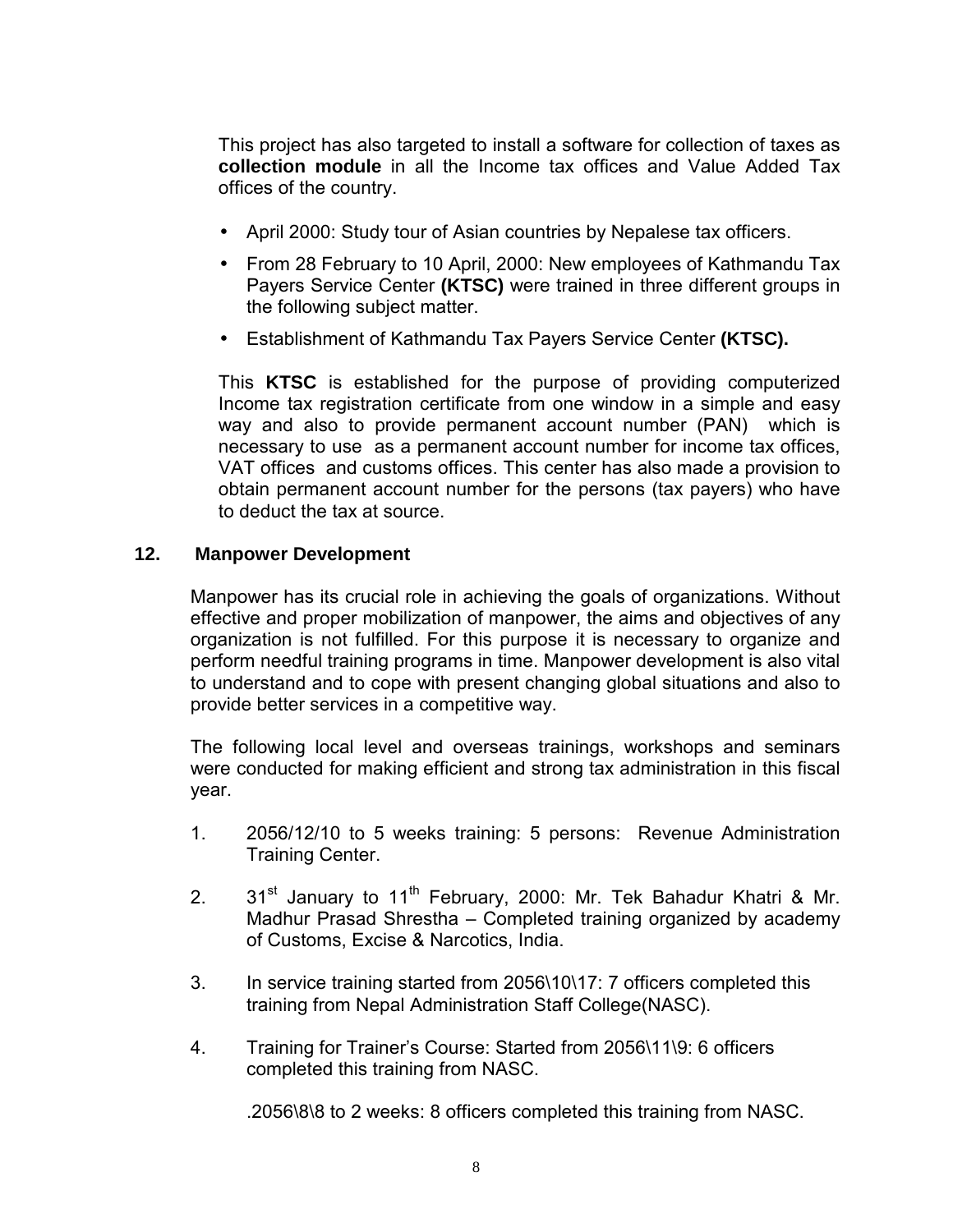- 5. Mediation, Negotiation & Coordination training: September 27<sup>th</sup> October 1<sup>st</sup>, 2000: 1 officer completed this training.
- 6. Seminar on Avoidance of Double Taxation Treaty of South Asian Countries, organized in Srilanka from January  $13^{th}$  to  $20^{th}$ , 2000: 2 officers (under Secretary) participated in this seminar.
- 7. Computer training organized in New Delhi, India, from January  $9<sup>th</sup>$  to 17<sup>th</sup>, 2000: 1 officer, and 1 computer operator attended the course.
- 8. Local level institutional development training –one week : 1 officer took part in the training program.

## 9. **Training & seminars conducted by Income tax Administration Consolidation Project**:

- Basic Accounting Training for Tax Inspectors from 2056\7\8 to 19th 18 Assistants
- Basic Accounting Training for Tax officers 14 officers
- Basic Accounting Training for Tax Inspectors- 13 Assistants.
- Study Tour- Singapore, Sri Lanka & Thailand from January 23-31, 2000: 6 officers
- Study Tour to Germany & Netherlands from April  $1<sup>st</sup>$  to  $13<sup>th</sup>$ , 2000: 1 Director General , 2 officers
- Introductory Meeting on Proposed Income Tax Act 2057 from  $11<sup>th</sup>$  to 19<sup>th</sup> June, 2000. (2 days)- was conducted in Hotel Blue Star.
- Introductory Meeting on Proposed Income Tax Act from June 28<sup>th</sup> July 3<sup>rd</sup>, 2000- at Pokhara, Birgung & Biratnagar.
- Study Tour to Germany, Denmark from February 23<sup>rd</sup> to March 3<sup>rd</sup>,2000- officers of DOT
- Training on Data Base Management System on New Delhi, India from January 10<sup>th</sup> to February 4, 2000- Rabindra Shrestha & S.Timilsina.
- Legislation Meeting on  $27<sup>th</sup>$  December, 1999.
- Legislation Meeting on September  $23<sup>rd</sup>$  to  $24<sup>th</sup>$ , 1999.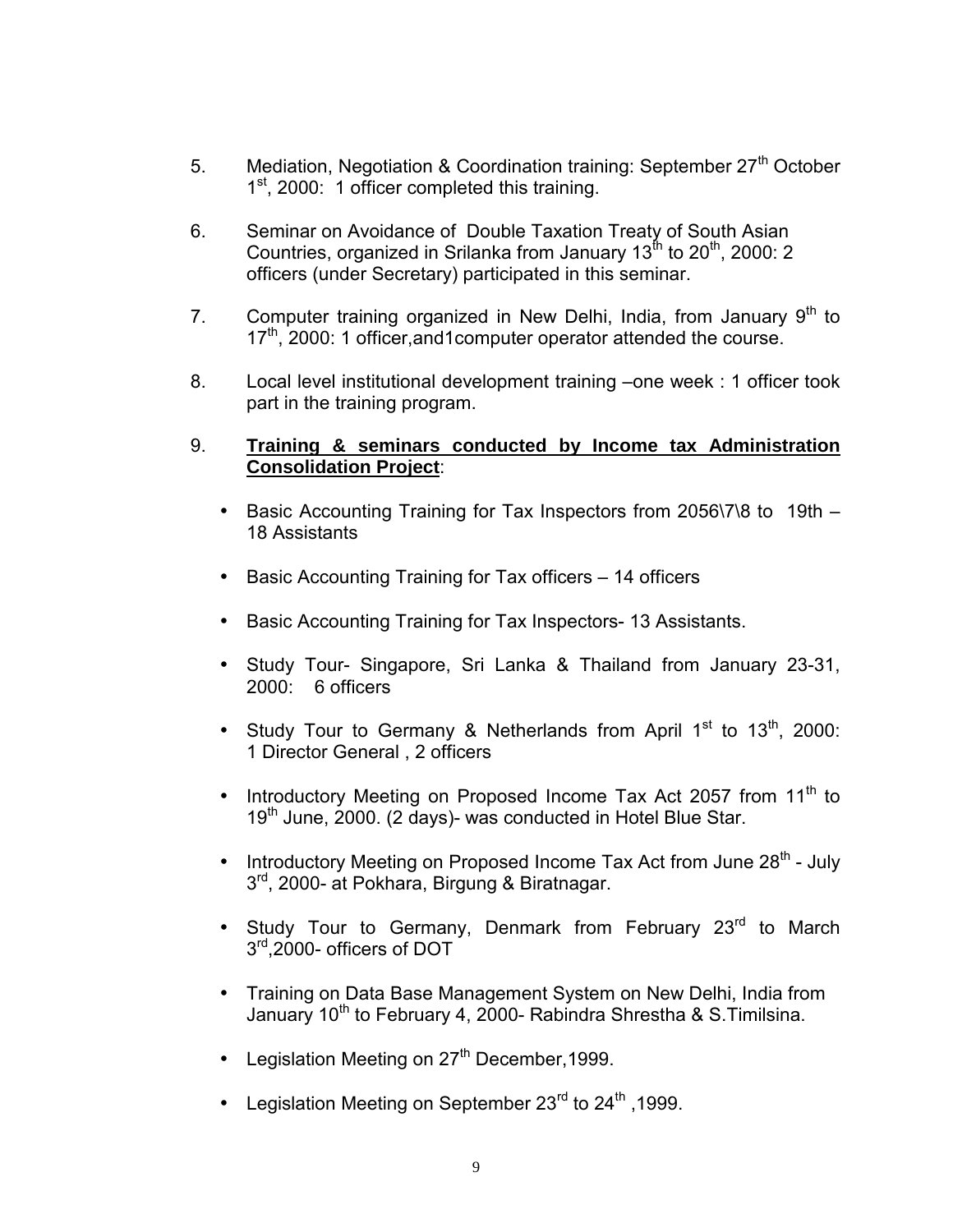## 13. **Target and Collection of the Fiscal Year 1999/2000**

The Department of Taxation was given a target of Rs. 7.77 billion for the Fiscal 1999/2000. The collection outpaced the target by 2 percent and stood at Rs.7.928 billion. Compared to the last Fiscal Year's collection of Rs. 6.512 billion (excluding Airport Tax), collection in this Fiscal Year has been increased by 21.60 percent.

In terms of tax wise collection, the Department has been able to collect 99 percent of the Income Tax. House rent and Interest Tax collection reached at 102 percent and 131 percent respectively while the collection of the House and Land Tax remained at 91 percent of the target.



The responsibility of collecting Vehicles Tax lies with the 12 Zonal Transport Offices scattered throughout the country. The target for the Fiscal Year was Rs.280 millions. The collection again outpaced by 43 percent and stood at Rs.399.5 millions.

## **14. Operating Expenditure**

For the Fiscal Year 1999/2000, a sum of Rs. 54.1 million under the Regular Budget and Rs. 19.1 million under the Development Budget of His Majesty's Government was allocated for the Department as well as Tax Offices. In this Fiscal Year, Re. 1 of the administrative costs contributed towards the revenue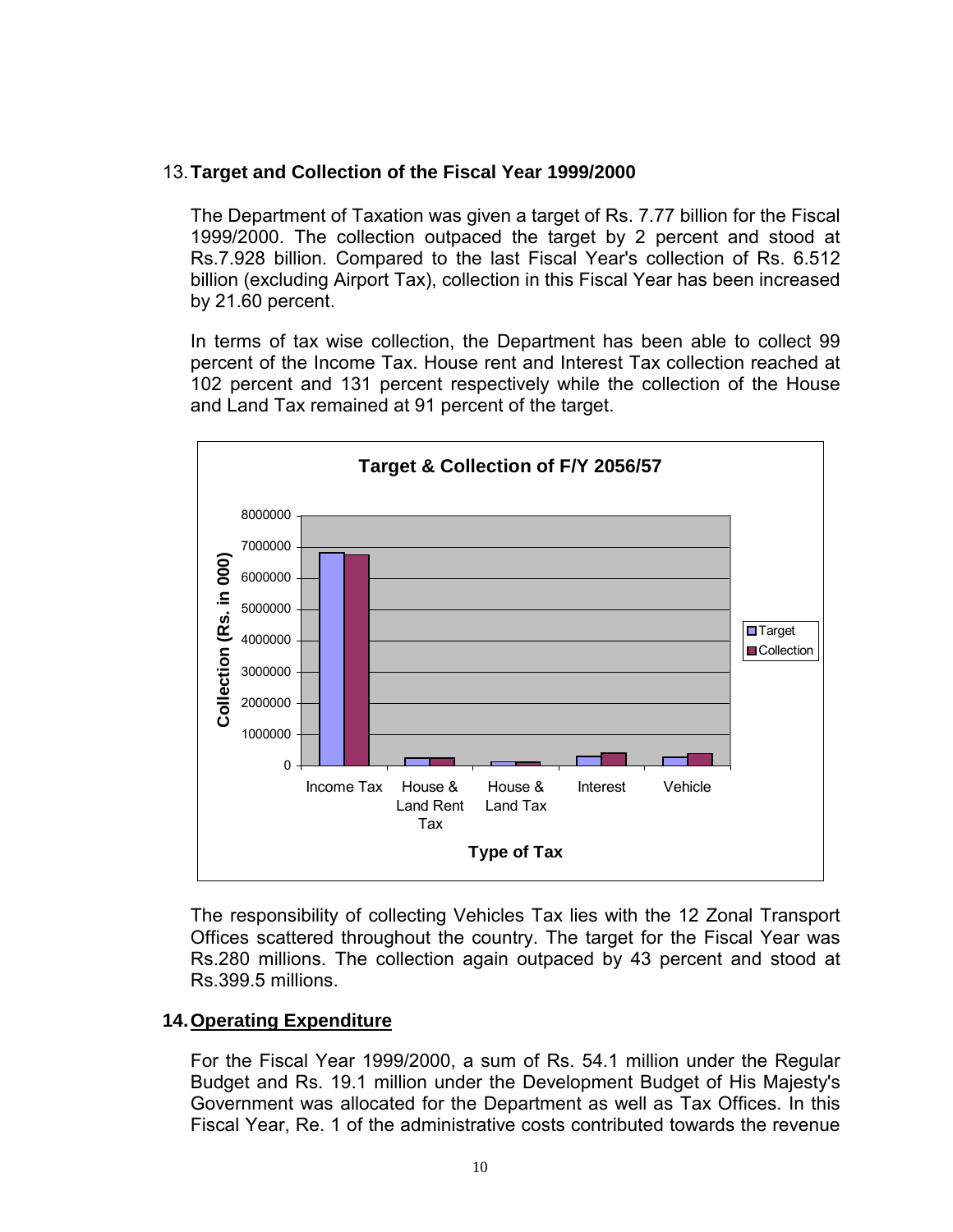collection Rs. 147. A further detail of the operating expenditure is given as follows.

| Year   | General<br><b>Expenses</b><br>(Rs. Million) | <b>Growth</b><br>Rate | <b>Development</b><br><b>Expenses</b><br>(Rs. Million) | <b>Growth Rate</b> | <b>Collection</b><br>as up |
|--------|---------------------------------------------|-----------------------|--------------------------------------------------------|--------------------|----------------------------|
| 054/55 | 440                                         | 11%                   | 41                                                     | (-36)              | 117                        |
| 055/56 | 495                                         | 12.5%                 | 112                                                    | 173                | 132                        |
| 056/57 | 541                                         | 9.3%                  | 191                                                    | 70.5               | 147                        |

## **15. Ratio of the Income Tax to the Gross Domestic Product (GDP)**

The ratios of the Income Tax compared with the Gross Domestic Product and total revenue collection improved in this Fiscal Year and reached at 1.96 percent and 17.2 percent respectively.

| <b>Fiscal Year</b> | Income Tax | Percentage on<br>G.D.P | Percentage on<br><b>Total Revenue</b> |
|--------------------|------------|------------------------|---------------------------------------|
| 054/55             | 4877226    | 1.62                   | 14.8                                  |
| 055/56             | 6180824    | 1.81                   | 16.6                                  |
| 056/57             | 7412354    | 1.96                   | 17.2                                  |

## **16. Collection in the Last Three Years.**

In the Fiscal Year under review, a sum of Rs. 7.528 billion was collected as Income, House Rent, House and Land and the Interest Tax. Compared to the collection in the Fiscal Year 1997/1998 and 1998/1999, this years' collection was increased by 51 percent and 19.49 percent respectively.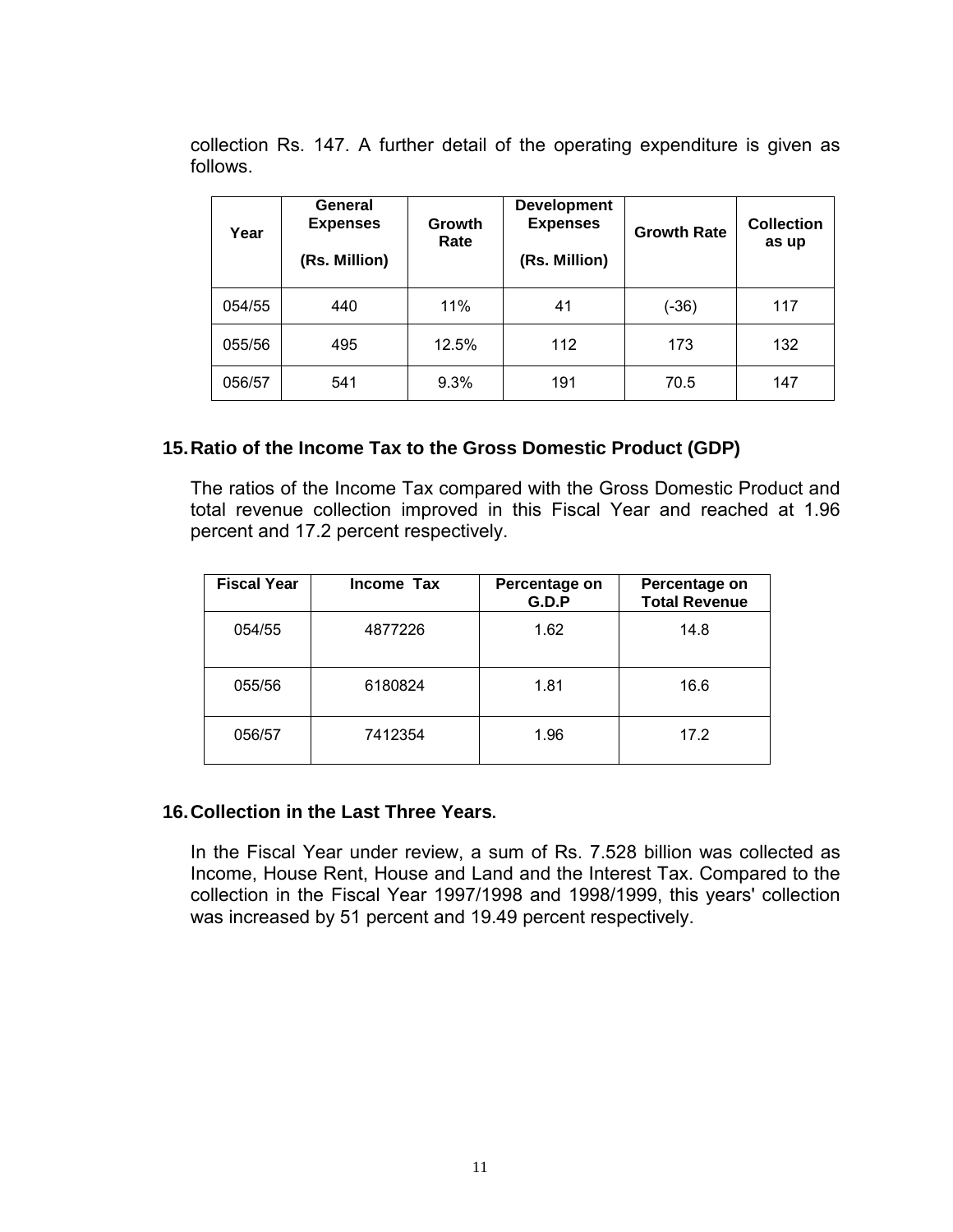

In terms of Income Tax, Fiscal Year 1999/2000 collection stood at Rs. 6.75 billion a 50 percent increase compared to the Fiscal year 1997/1998 and 19 percent compared to the Fiscal year 1998/1999. The House Rent Tax collection reached at Rs. 245 million which is 35 percent higher than the collection of Fiscal year 1997/1998 and 24 percent higher than the collection made in the Fiscal year 1998/1999. The collection of the Urban House and Land Tax remained at Rs. 115 million and decreased by 3 percent compared to the Fiscal Year 1998/1999 and increased by 5 percent in comparison to F/Y 1997/1998. The Interest Tax collection stood at Rs.415 million- a 101 percent increase in comparison to the Fiscal Year 1997/1998 and 33 percent increase in comparison to the Fiscal Year 1998/1999. Similarly, the collection of the Vehicle Tax from various Zonal Transport Offices has been recorded at Rs. 399 million that is 130 percent higher than the collection of Fiscal Year 1997/1998 and 83 percent higher than the collection made in the Fiscal year 1998/1999.

## **17. Number of Taxpayers**

Taxpayers registered with 4o Tax Offices under the Department of Taxation totaled 200 thousand plus. Amongst the registered 47 are Public enterprises, 311 Public Limited Companies, 6186 Private Limited companies 8398 Salary earners, 130942 Proprietorships as well as Partnerships, 9843 house rent earners 44358 Urban House and Land taxpayers.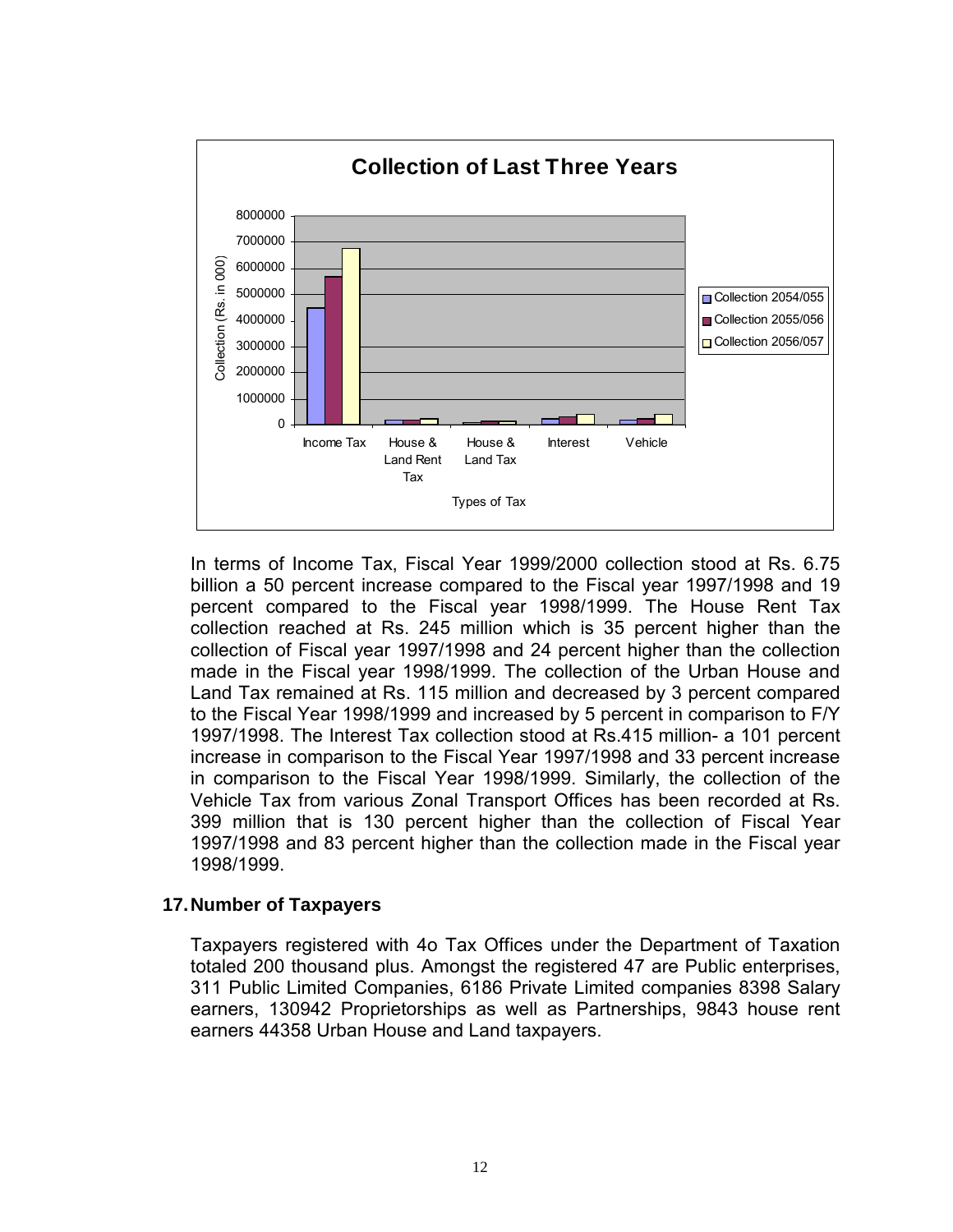

## **18. Receipts and Assessment of the Tax Returns.**

The number of Tax Returns submitted In the Fiscal Year 1999/2000 was 62.1 thousands which is only 43 percent of the Taxpayer registered with various Tax Offices at the end of the year i.e. 2000 July. 91 percent or some 61.9 tax returns were assessed during this Fiscal Year. Similarly, 483 or 51 percent out of 943 tax Returns under House Rent and 46.9 thousands or 73 percent out of 64.6 thousands Tax Returns under Urban House and Land Tax were also assessed during this Fiscal Year.

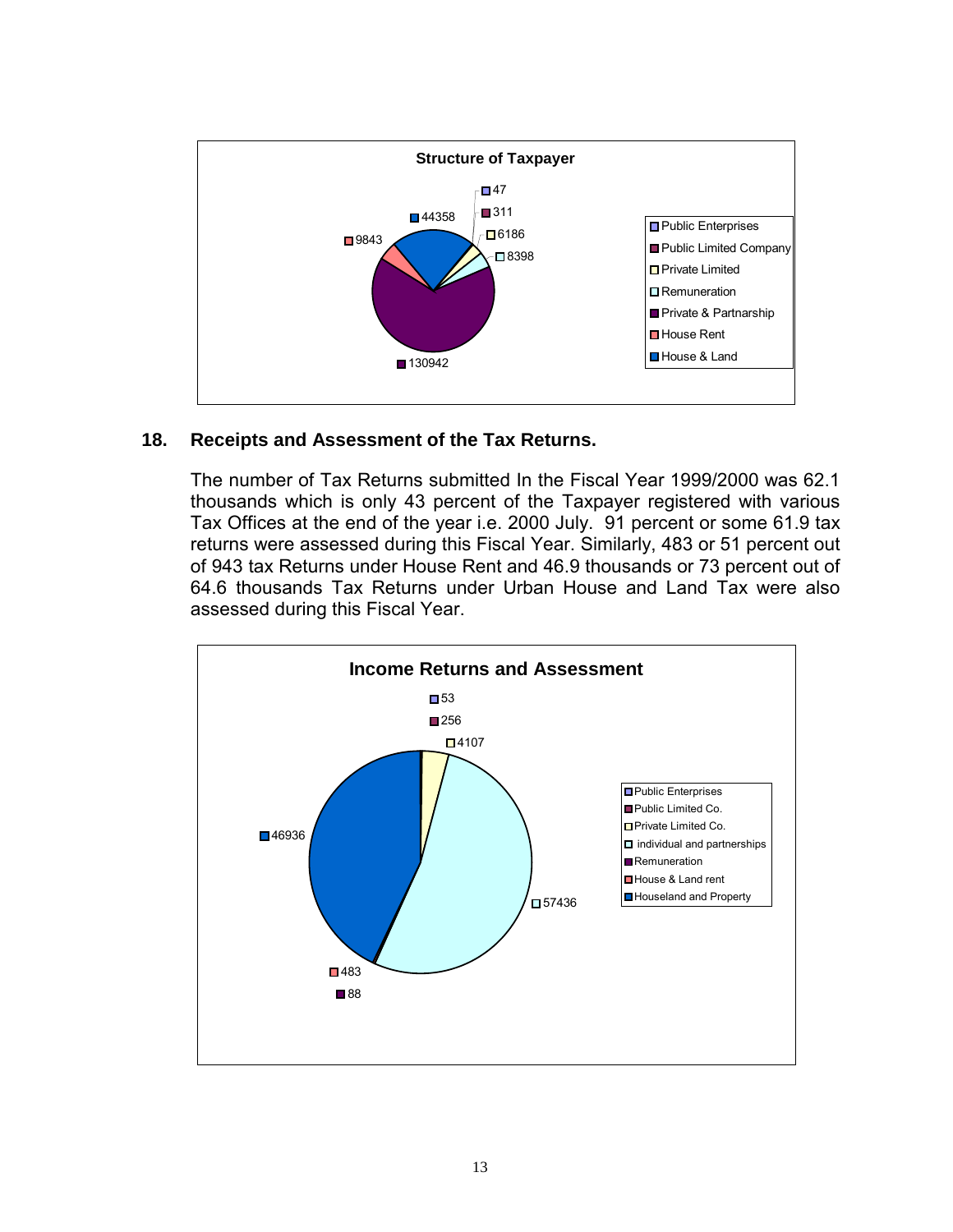

## **19. Structure of the Income Tax**

The contribution of the Income Tax to the Direct Taxes has been recorded at 91 percent in the Fiscal year 1999/2000. The contribution of the Proprietorships as well as Partnerships, Public Enterprises, Public Limited Companies, Private Limited Companies, Remuneration, Interest and the House rent is 25 percent, 30 percent, 18 percent, 12 percent, 6 percent, 6 percent and 3 percent respectively.

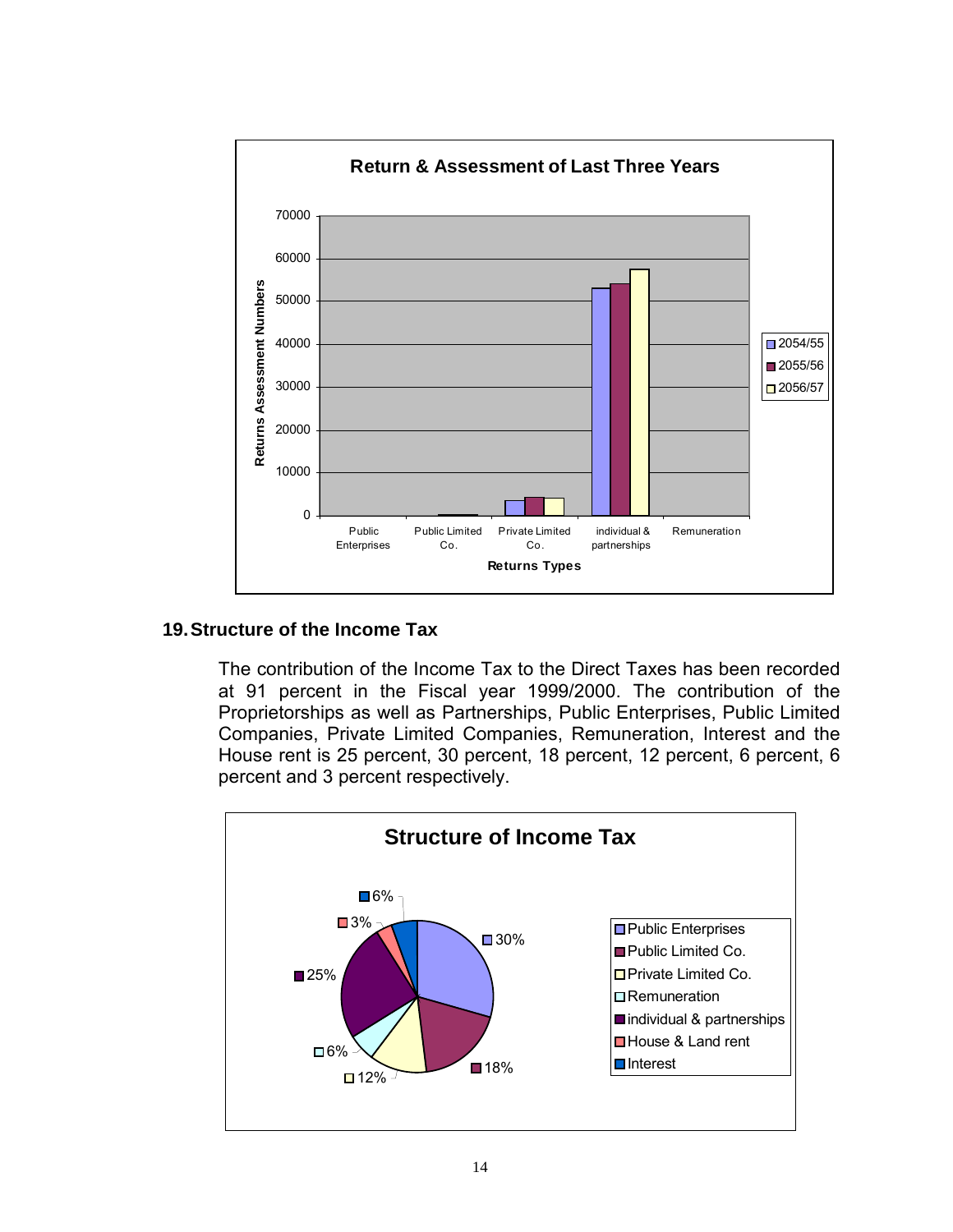## **20. Types of Tax Assessment.**

Among the Tax Returns assessed during the Fiscal Year under review, 71 percent were under Small Tax Payers, 17 percent under Best Judgment, 4 percent under Accounts and the remaining 8 percent under Selfassessment categories.



## 21. **Appeals**

The number of appeals against the assessment orders of the various Tax Offices at the end of the Fiscal Year 1998/1999 was 2716. 348 more appeals were made during the Fiscal Year 1999/2000 totaling the number of appeals at 3064. The number of appeals yet to be listened or the arrears for the next Fiscal Year 2000/2001 is 2806.

## **22. Arrears**

Tax Returns not assessed yet stood at 24 thousands – 6 thousands under Income Tax and reaming 18 thousands under House and Land Tax. Accumulation of the Tax Returns at the end of the Fiscal Year was 134 thousands while the number of assessments made during the fiscal year were 109 thousands.

Similarly, cumulative arrears of the assessed tax, that is yet to be collected, remained Rs. 4.4 billion including fees and penalties of Rs.169 million. Out of these arrears Rs. 2.2 billions belongs to the appeals against the assessment order of the various Tax Offices.

## **23. Irregularities**

During the Fiscal Year 1999/2000, the cumulative irregularities reported by the Office of the Auditor General reached at Rs.1.81 billion – this included arrears of Rs. 360 million of the Fiscal Year 1997/1998, Rs.989 million of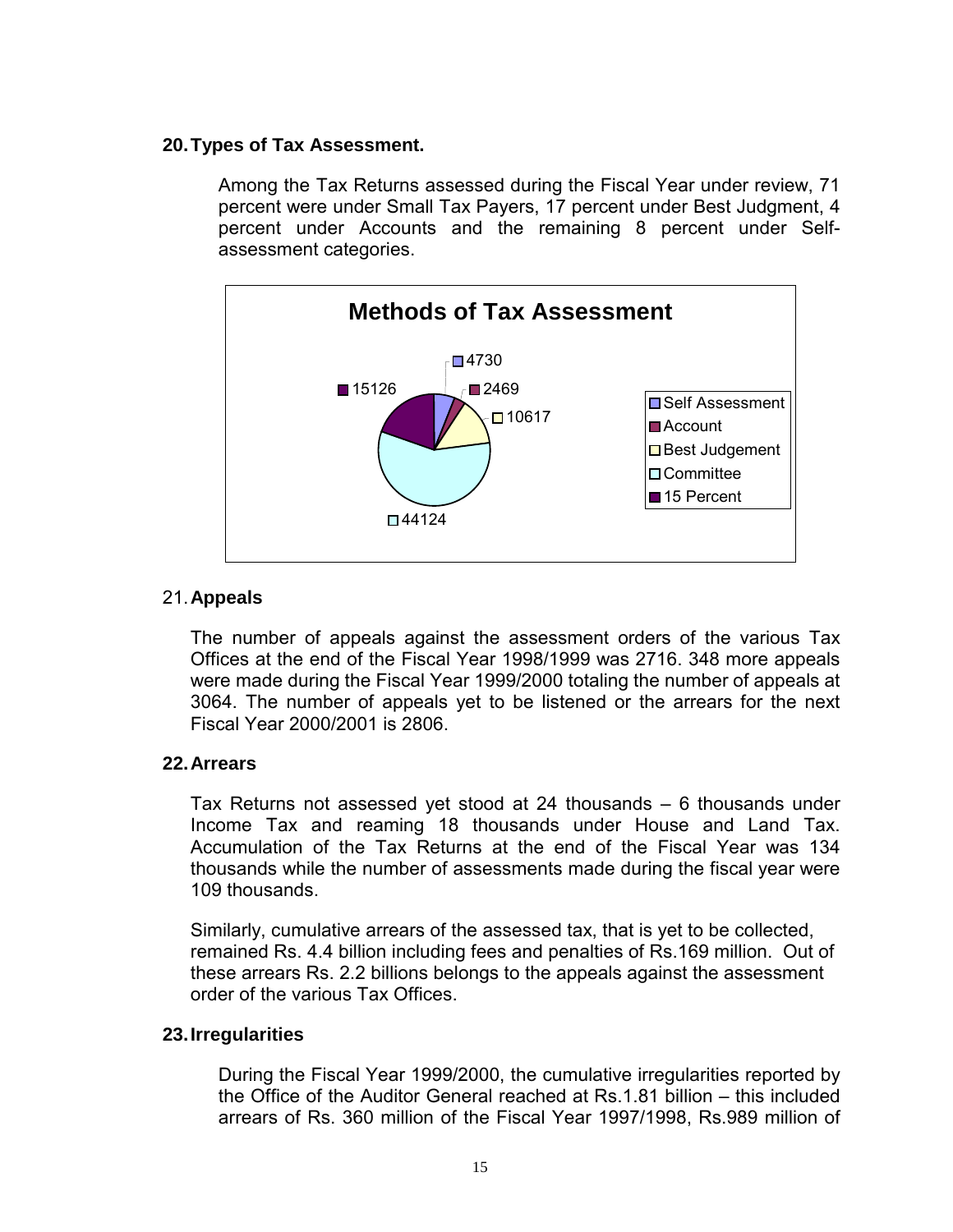the Fiscal Year 1998/1999. Rs. 167 million or 20.26 percent of the arrears was settled during this Fiscal Year. The Tax Office in Narayanghat cleared 53.37 percent of outstanding irregularities whereas the clearance by the Tax Offices Baglung, Palpa, Rajapur, Tanahu, Surkhet and Damak was none.

#### **Annex-1 Personnel List**

## **Tax Department**

| <b>Title</b>                   | <b>Class</b>           | No.            |
|--------------------------------|------------------------|----------------|
| <b>Director General</b>        | Gagetted I class       | 1              |
| <b>Deputy Director General</b> | Gagetted I class       | 1              |
| <b>Chartered Accountant</b>    | Gagetted I class       | 1              |
| <b>Director</b>                | Gagetted II class      | 4              |
| Senior Lawyer                  | Gagetted II class      | 1              |
| <b>Section Officer</b>         | Gagetted III class     | 10             |
| <b>Account Officer</b>         | Gagetted III class     | 1              |
| Lawyer                         | Gagetted III class     | 1              |
| Nayab Subba                    | Non-Gagetted I class   | 25             |
| <b>Computer Operator</b>       | Non-Gagetted I class   | $\overline{2}$ |
| Accountant                     | Non-Gagetted I class   | 3              |
| Kharidar                       | Non Gagetted II class  | 10             |
| Sub-Accountant                 | Non- Gagetted II class | 1              |
| Ass. Data Prep. Supervisor     | Non- Gagetted II class | $\overline{2}$ |
| <b>Typiests</b>                |                        | 5              |
| <b>Driver</b>                  |                        | 3              |
| Peon                           |                        | 12             |
| Sweeper                        |                        | 1              |
|                                | Total                  | 84             |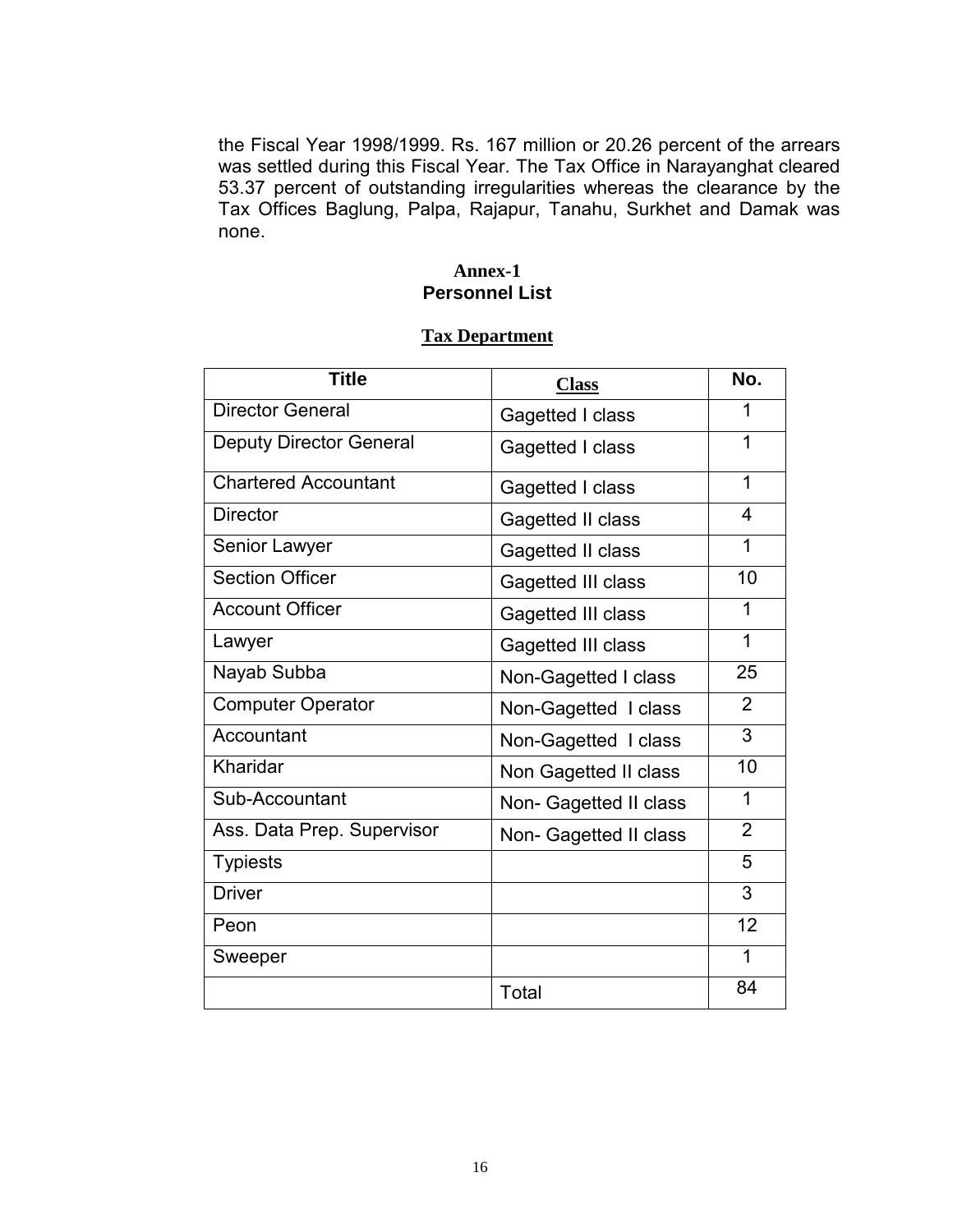## **Field Offices**:

| Title                      | <b>Class</b>           | No. |
|----------------------------|------------------------|-----|
| <b>Chief Tax Officer</b>   | Gagetted II class      | 23  |
| <b>Tax Officer</b>         | Gagetted III class     | 53  |
| <b>Computer Engineer</b>   | Gagetted III class     | 1   |
| <b>Assistant Engineer</b>  | Gagetted III class     | 1   |
| Tax Inspector              | Non-Gagetted I class   | 104 |
| Accountant                 | Non-Gagetted I class   | 11  |
| Overseer                   | Non-Gagetted I class   | 1   |
| <b>Computer Operator</b>   | Non-Gagetted I class   | 11  |
| Kharidar                   | Non Gagetted II class  | 117 |
| Sub-Accountant             | Non- Gagetted II class | 27  |
| Ass. Data Prep. Supervisor | Non- Gagetted II class | 8   |
| <b>Typiests</b>            |                        | 35  |
| <b>Driver</b>              |                        | 25  |
| Peon                       |                        | 179 |
|                            | Total                  | 600 |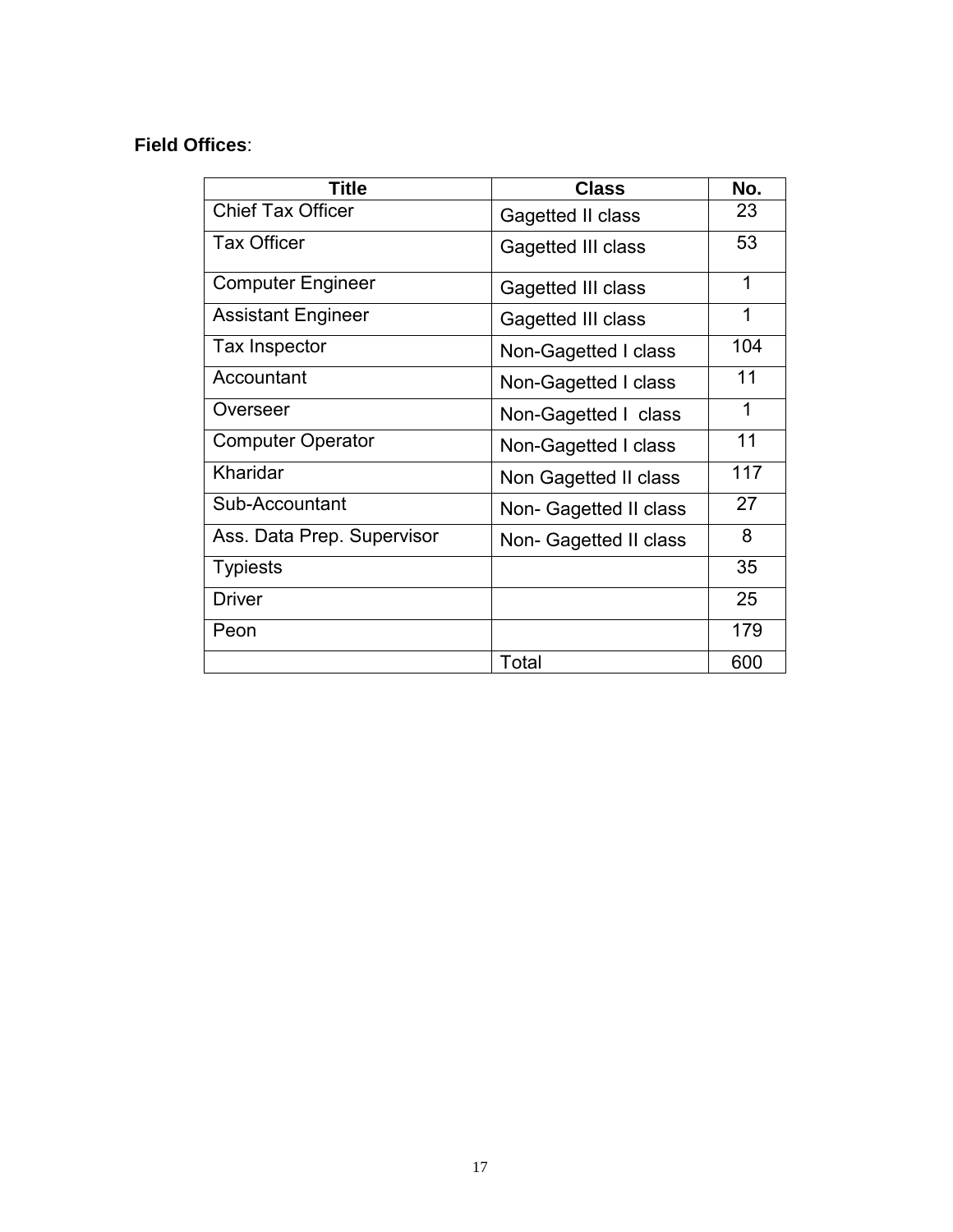#### **Annex-2**

## **Target & Collection of F/Y 2056/057**

### (E18Rs.000)

| S.No. | <b>Type of Taxes</b>  | <b>Target</b> | <b>Collection</b> | Percentage of<br><b>Collection</b> |
|-------|-----------------------|---------------|-------------------|------------------------------------|
|       | Income Tax            | 6812775       | 6751958           | 99                                 |
| 2     | House & Land Rent Tax | 240225        | 245258            | 102                                |
| 3     | House & Land Tax      | 127400        | 115712            | 91                                 |
| 4     | Interest              | 316200        | 415138            | 131                                |
| 5     | Vehicle               | 280000        | 399496            | 143                                |
|       | Total                 | 7776600       | 7927562           | 102                                |

#### **Annex-3**

#### **Collection of Last Three Years**

## **(Rs.000)**

| S.No. | <b>Type of Taxes</b>  | <b>Collection</b> |          |          |
|-------|-----------------------|-------------------|----------|----------|
|       |                       | 2054/055          | 2055/056 | 2056/057 |
|       | Income Tax            | 4488692           | 5670624  | 6751958  |
| 2     | House & Land Rent Tax | 181875            | 198287   | 245258   |
| 3     | House & Land Tax      | 109901            | 119475   | 115712   |
| 4     | Interest              | 206659            | 311913   | 415138   |
| 5     | Vehicle               | 174027            | 218429   | 399496   |
|       | Total                 | 5161154           | 6518728  | 7927562  |

### **Annex-4**

## **Number of Taxpayers**

| S.No. | <b>Type of Taxpayers</b>    | Up to 2056 Ashad | Up to 2057 Ashad | <b>Remarks</b> |
|-------|-----------------------------|------------------|------------------|----------------|
|       |                             |                  |                  |                |
|       | <b>Public Enterprises</b>   | 44               | 47               |                |
| 2     | Public Limited Co.          | 292              | 311              |                |
| 3     | Private Limited Co.         | 5751             | 6186             |                |
| 4     | Remuneration                | 8227             | 8398             |                |
| 5     | Individual and partnerships | 123216           | 130942           |                |
| 6     | House & Land rent tax       | 9048             | 9843             |                |
| 7     | House and Land tax          | 44586            | 44358            |                |
|       | <b>Total</b>                | 191164           | 200085           |                |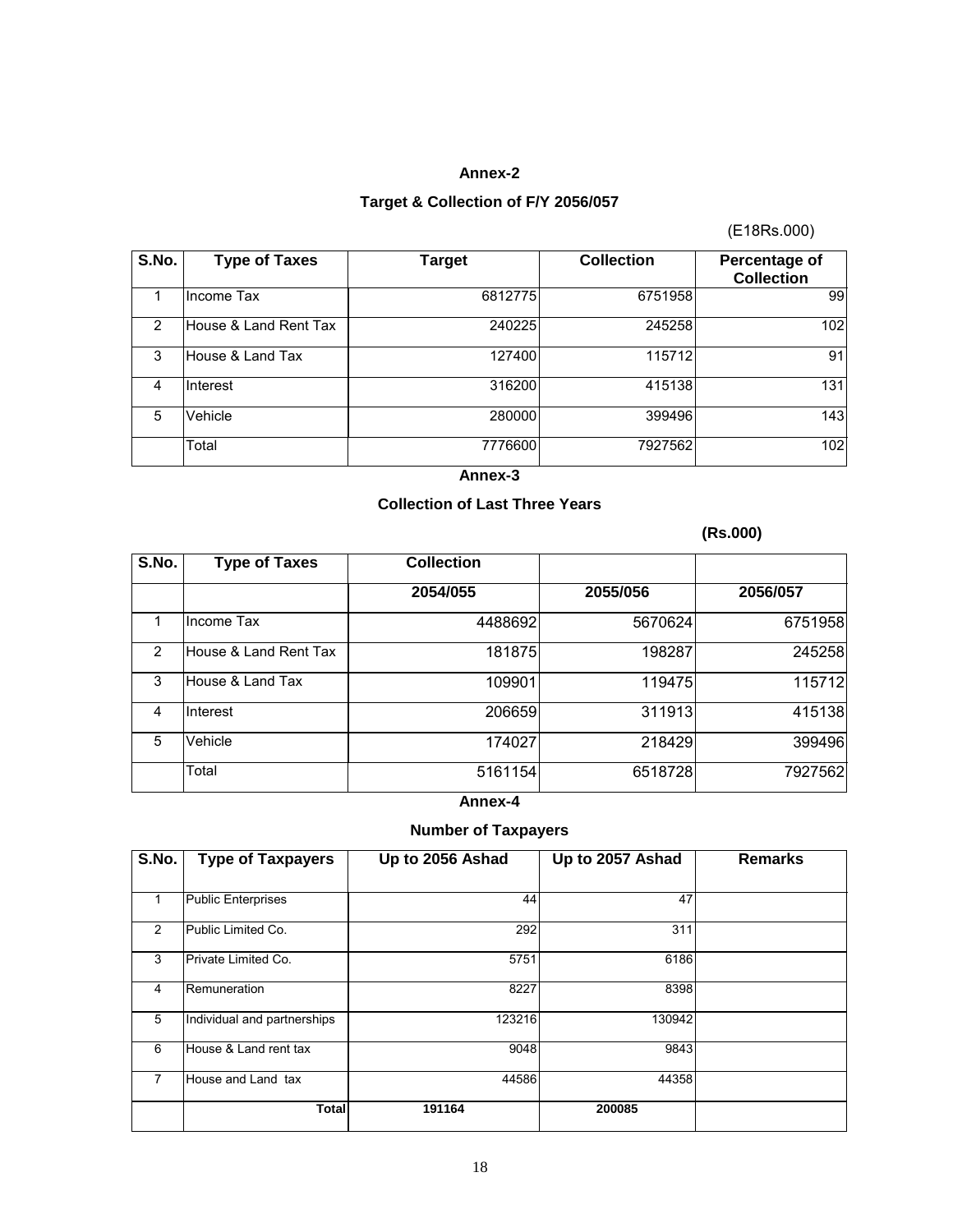## **(Annex-5)**

## **Income Returns & Assessment**

| S.<br>No. | Type of<br><b>Taxpayers</b>    | Last year<br>(2055/56)<br>returns | <b>Returns</b><br>received this<br>year (2056/57) | Total<br><b>Returns</b> | <b>Assessment</b> | <b>Returns</b><br>carried to<br>next year |
|-----------|--------------------------------|-----------------------------------|---------------------------------------------------|-------------------------|-------------------|-------------------------------------------|
|           | <b>Public Enterprises</b>      | 73                                | 46                                                | 119                     | 53                | 66                                        |
| 2         | Public Limited Co.             | 232                               | 255                                               | 487                     | 256               | 231                                       |
| 3         | Private Limited Co.            | 1680                              | 4069                                              | 5749                    | 4107              | 1642                                      |
| 4         | Individual and<br>partnerships | 3768                              | 57655                                             | 61423                   | 57436             | 3987                                      |
| 5         | Remuneration                   | 73                                | 155                                               | 228                     | 88                | 140                                       |
| 6         | House & Land rent<br>tax       | 403                               | 540                                               | 943                     | 483               | 460                                       |
| 7         | House and land tax             | 16648                             | 47980                                             | 64628                   | 46936             | 17692                                     |
|           | <b>Total</b>                   | 22877                             | 110700                                            | 133577                  | 109359            | 24218                                     |

#### **Annex- 6**

## **Assessment figures of last three years**

| S.<br>No | Type of<br><b>Taxpayers</b>    | 2054/55 | 2055/56 | 2056/57 |
|----------|--------------------------------|---------|---------|---------|
| 1        | <b>Public Enterprises</b>      | 8       | 47      | 53      |
| 2        | Public Limited Co.             | 134     | 224     | 256     |
| 3        | Private Limited Co.            | 3515    | 4225    | 4107    |
| 4        | Individual and<br>partnerships | 53070   | 54079   | 57436   |
| 5        | Remuneration                   |         |         | 88      |
|          | Total                          | 56727   | 58575   | 61940   |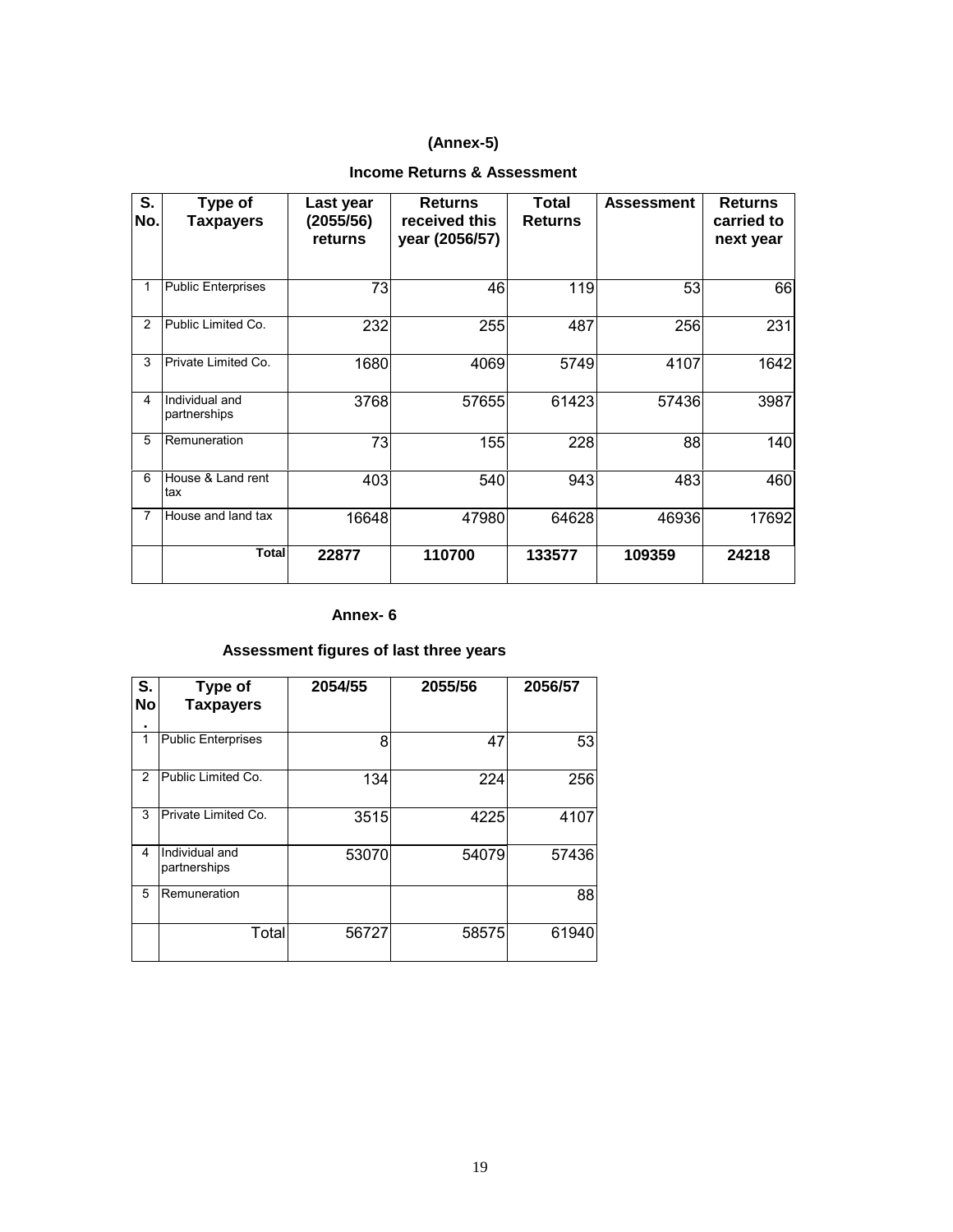## **Annex-7 Strecture of Collection of Income Tax**

(Rs. in 000)

| S.No. | <b>Type of Income Tax</b>                                                                                                                                                             |               | 054/55            |                             |               | 055/56            |                                    |                                    | 056/57  |             | Percentage of<br>growth on last<br>year |
|-------|---------------------------------------------------------------------------------------------------------------------------------------------------------------------------------------|---------------|-------------------|-----------------------------|---------------|-------------------|------------------------------------|------------------------------------|---------|-------------|-----------------------------------------|
|       |                                                                                                                                                                                       | <b>Target</b> | <b>Collection</b> | Percentage<br>of Collection | <b>Target</b> | <b>Collection</b> | Percentage of<br><b>Collection</b> | <b>Target</b><br><b>Collection</b> |         |             | <b>Percentage of Collection</b>         |
| А.    | <b>Corporate Income</b><br>Tax                                                                                                                                                        | 2910000       | 2934182           | 100.8309966                 | 3320000       | 3506541           | 105.6187048                        | 4564615                            | 4470667 | 97.94181985 | 127.4950728                             |
|       | <b>Public Enterprises</b>                                                                                                                                                             | 1150000       | 1314011           | 114.2618261                 | 1330000       | 1575387           | 118.4501504                        | 1765370                            | 2190276 | 124.0689487 | 139.030981                              |
| 2     | Public Limited Co.                                                                                                                                                                    | 960000        | 926699            | 96.53114583                 | 1040000       | 1131202           | 108.7694231                        | 1441170                            | 1367525 | 94.88991583 | 120.8913174                             |
| 3     | Private Limited Co.                                                                                                                                                                   | 800000        | 693472            | 86.684                      | 950000        | 799952            | 84.20547368                        | 1358075                            | 912866  | 67.21764262 | 114.1150969                             |
| В.    | Individual Income<br>Tax                                                                                                                                                              | 1530000       | 1540960           | 100.7163399                 | 1920000       | 2164083           | 112.7126563                        | 2248160                            | 2281291 | 101.473694  | 105.4160584                             |
| 4     | Remuneration                                                                                                                                                                          | 180000        | 303739            | 168.7438889                 | 350000        | 386147            | 110.3277143                        | 432410                             | 438879  | 101.4960339 | 113.6559393                             |
| 5     | Income Tax from<br>individual and<br>partnerships                                                                                                                                     | 1350000       | 1237221           | 91.646                      | 1570000       | 1777936           | 113.2443312                        | 1815750                            | 1842412 | 101.468374  | 103.6264522                             |
| C.    | <b>Others</b>                                                                                                                                                                         | 310000        | 388534            | 125.3335484                 | 540000        | 510200            | 94.48148148                        | 556425                             | 660396  | 118.6855371 | 129.4386515                             |
| 6     | House & Land rent tax                                                                                                                                                                 | 150000        | 181875            | 121.25                      | 250000        | 198287            | 79.3148                            | 240225                             | 245258  | 102.0951192 | 123.6883911                             |
|       | Interest                                                                                                                                                                              | 160000        | 206659            | 129.161875                  | 290000        | 311913            | 107.5562069                        | 316200                             | 415138  | 131.2896901 | 133.0941641                             |
|       | <b>Total Income Tax</b>                                                                                                                                                               | 4750000       | 4863676           | 102.3931789                 | 5780000       | 6180824           | 106.9346713                        | 7369200                            | 7412354 | 100.5855995 | 119.9250132                             |
|       | Collection from individual and partnerships firm includes Rs.251761 thousand from Custom & Transport Management offices Rs.190428 and Rs.442189 respectively as a Advance Income Tax. |               |                   |                             |               |                   |                                    |                                    |         |             |                                         |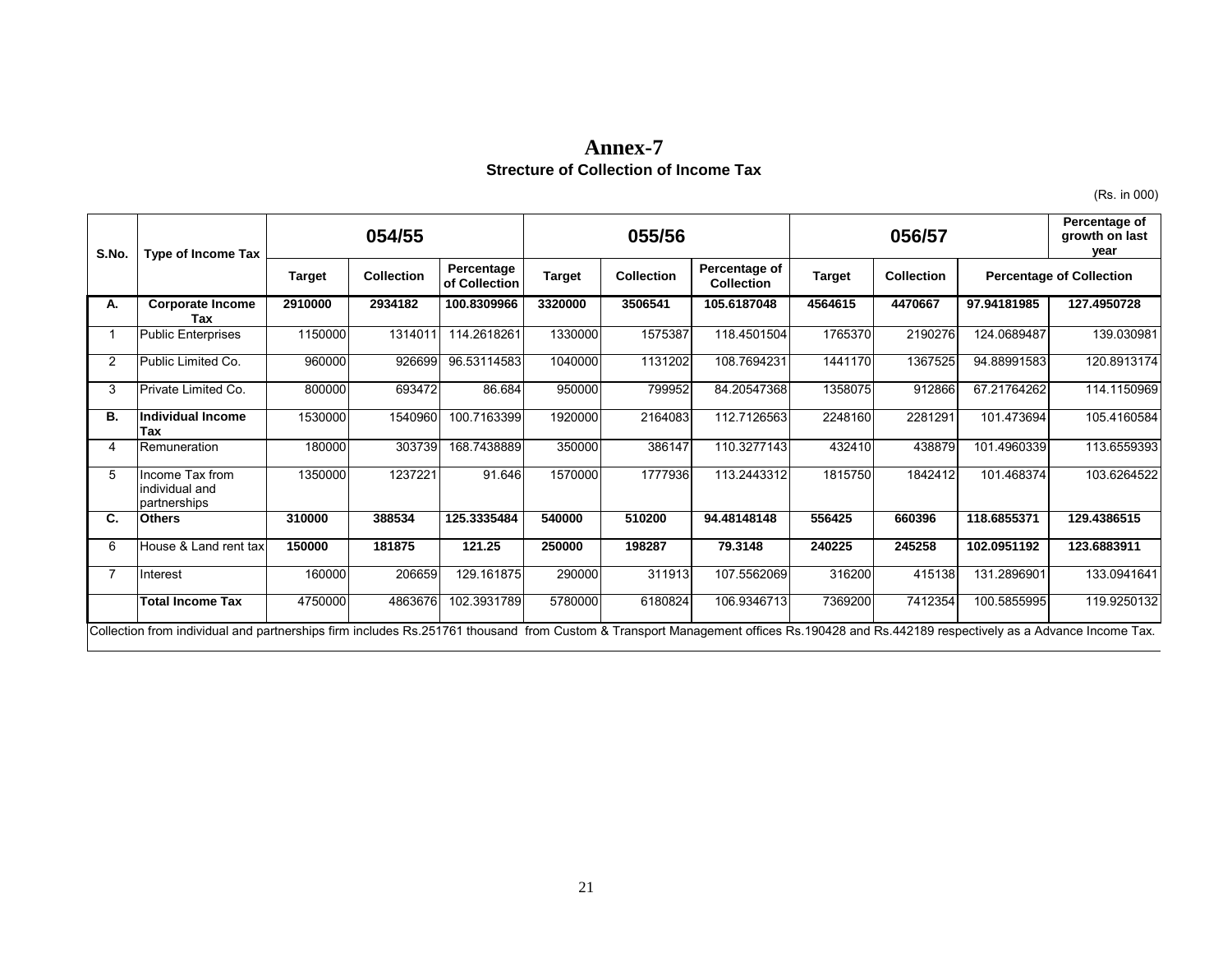#### **Annex-8 Method of Income Assessment**

| S.No. | <b>Method of Income Assessment</b> | 054/55 | 055/56 | 056/57 |
|-------|------------------------------------|--------|--------|--------|
|       | lSelf Assessment                   | 2936   | 4178   | 4730   |
| 2     | lAccount                           | 2471   | 3001   | 2469   |
| 3     | <b>Bast Judgement</b>              | 9638   | 10385  | 10617  |
|       | <b>Committee</b>                   | 37432  | 36405  | 28998  |
| 5     | Presumptive (15%)                  | 4248   | 4606   | 15126  |
| Total |                                    | 56725  | 58575  | 61940  |

#### **Annex-9**

## **Income Assessment on the basis of Net Income Level**

|        |                                                       |                             | (Rs. in 000) |  |
|--------|-------------------------------------------------------|-----------------------------|--------------|--|
| S.No.  | <b>Level of Net Income</b>                            | <b>Number of</b><br>returns | Tax amount   |  |
|        | Up to 1 hundred thousand                              | 51615                       | 141584       |  |
| 2      | 1 hundred thousand-up to 2 hundred<br>lthousent       | 5902                        | 119035       |  |
| 3      | 2 hundred thousand-up to 5 hundred<br><b>thousent</b> | 2548                        | 174462       |  |
| 4      | 5 hundred thousand-up to 1 million                    | 881                         | 165202       |  |
| 5      | million and above                                     | 994                         | 3478313      |  |
| Totall |                                                       | 61940                       | 4078596      |  |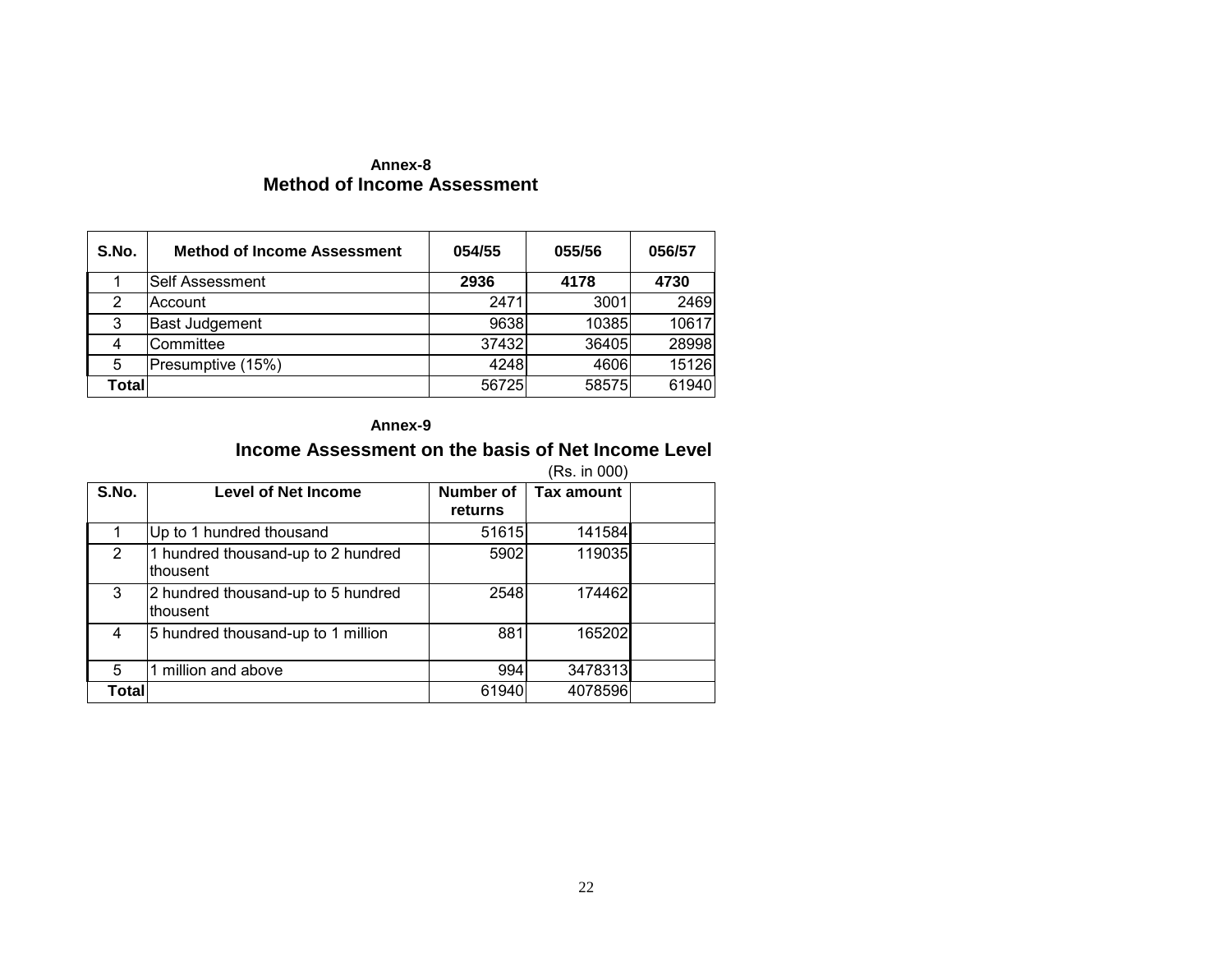### **Annex-10 Collection of current year ( three installment tax)**

|       |         |        |                     |         | (Rs. in<br>000) |
|-------|---------|--------|---------------------|---------|-----------------|
| S.No  |         | Months | No. of<br>Taxpayers | Amount  | Remarks         |
|       | Poush   | end    | 2665                | 1098485 |                 |
| 2     | Chaitra | ,,     | 2609                | 842359  |                 |
| 3     | Ashadh  | , ,    | 3686                | 1387297 |                 |
| Total |         |        | 8960                | 3328141 |                 |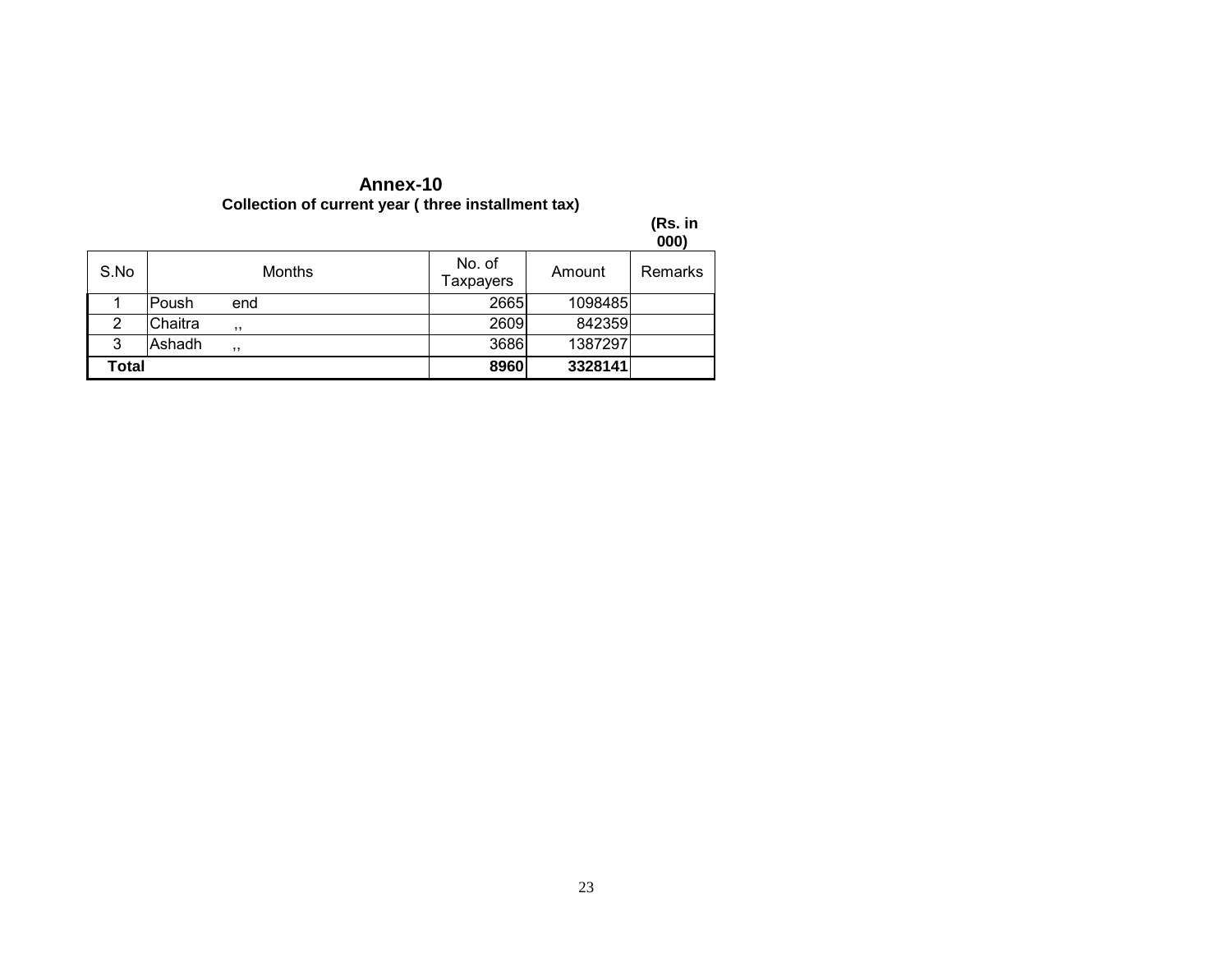### An**nex-11**

## **Appeals**

### **Fiscal Year 2056/057**

 **(Rs. in 000)** 

|           |                                |                |           | No. of Appeal |             |           | Amount involved in appeal |            |             |                |
|-----------|--------------------------------|----------------|-----------|---------------|-------------|-----------|---------------------------|------------|-------------|----------------|
| Account's |                                | <b>Brought</b> | This year | Settlemen     | Carried     | Amount    | This year                 | Settlement | Amount      | <b>Remarks</b> |
| neadings  | Tax Headings                   | down from      | addition  | t on this     | forward for | brought   | addition in               | amoumt on  | carried     |                |
|           |                                | last year      |           | year          | next year   | down from | amount                    | this yesr  | forward for |                |
|           |                                |                |           |               |             | last year |                           |            | next year   |                |
| 1.1.3.00  | <b>Income Tax</b>              | 2696           | 336       | 254           | 2778        | 1981125   | 570647                    | 326674     | 2225098     |                |
| 1.1.3.10  | <b>Corporate Income</b>        | 990            | 229       | 74            | 1145        | 1333454   | 534612                    | 265384     | 1602682     |                |
|           | Tax                            |                |           |               |             |           |                           |            |             |                |
| 1.1.3.11  | Public Enterprises             | 17             | 3         | 2             | 18          | 596091    | 48189                     | 171168     | 473112      |                |
| 1.1.3.12  | Public Limited Co.             | 153            | 104       | 22            | 235         | 227221    | 220929                    | 46866      | 401284      |                |
| 1.1.3.13  | Private Limited Co.            | 820            | 122       | 50            | 892         | 510142    | 265494                    | 47350      | 728286      |                |
| 1.1.3.20  | Individual and<br>partnerships | 1706           | 107       | 180           | 1633        | 647671    | 36035                     | 61290      | 622416      |                |
| 1.1.3.21  | Remuneration                   | 12             | 0         | $\bf{0}$      | 12          | 30626     |                           | 0          | 30626       |                |
| 1.1.3.22  | Income from                    | 1694           | 107       | 180           | 1621        | 617045    | 36035                     | 61290      | 591790      |                |
|           | Industry trade and             |                |           |               |             |           |                           |            |             |                |
|           | vocation                       |                |           |               |             |           |                           |            |             |                |
|           | a.private                      | 1681           | 103       | 179           | 1605        | 613507    | 34544                     | 60235      | 587816      |                |
|           | b.partnership                  | 13             |           |               | 16          | 3538      | 1491                      | 1055       | 3974        |                |
| 1.1.3.30  | House & Land rent tax          | 3              | 11        | 0             | 14          | 277       | 1399                      |            | 1676        |                |
| 1.1.4.40  | House & Land tax               | 17             |           |               | 14          | 328       | 1615                      | 60         | 1883        |                |
| 1.1.3.40  | Interest                       | 0              | 0         | 0             | 0           | 0         |                           | O          | 0           |                |
| 1.1.2.50  | Vehicle Tax                    | 0              |           | 0             |             | 0         |                           |            |             |                |
|           | Total                          | 2716           | 348       | 258           | 2806        | 1981730   | 573661                    | 326734     | 2228657     |                |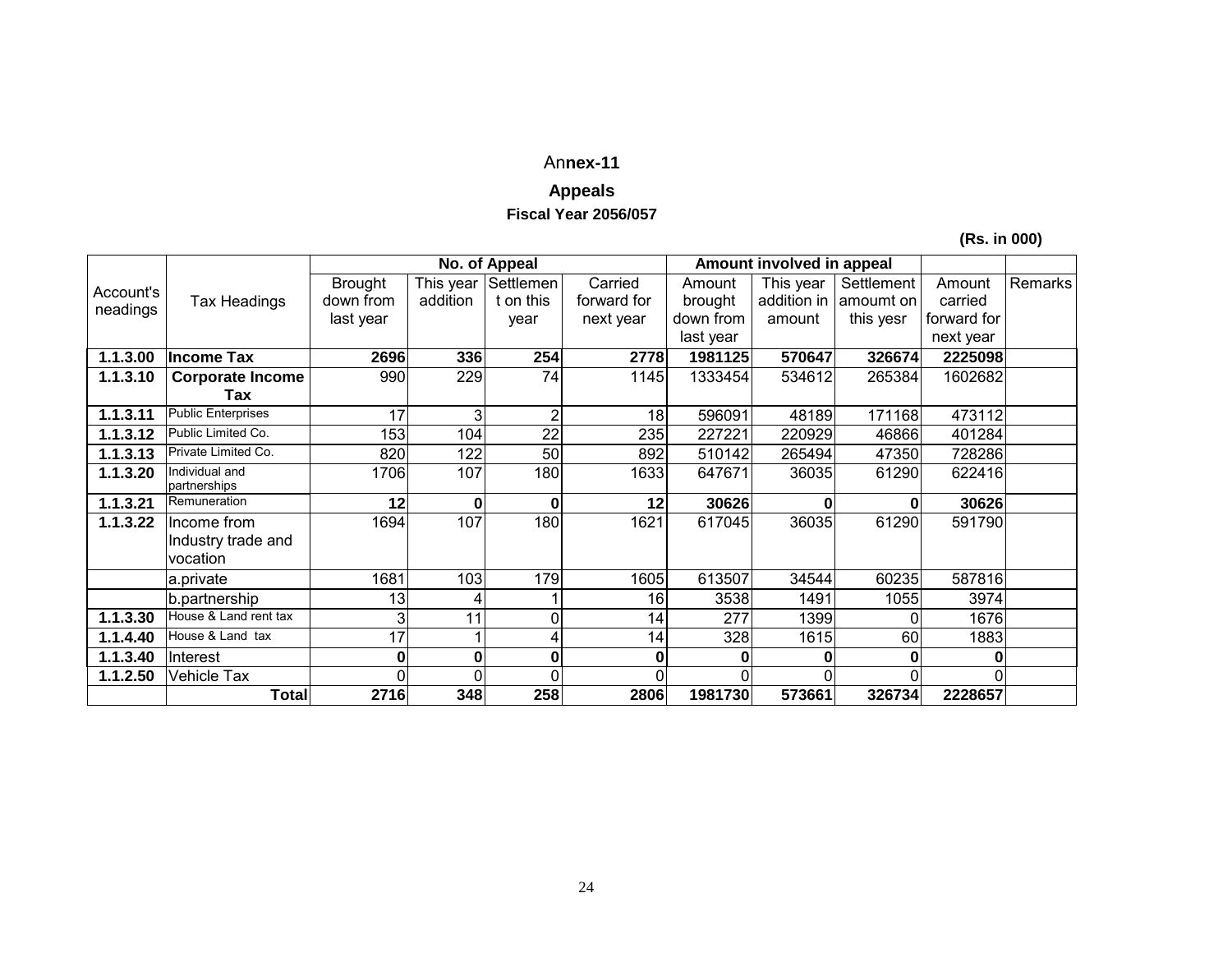## **Annex 12**

#### **Details of Gross income Net income and tax according to Transaction**

#### **F/Y 2056/57**

#### ( Rs. in 000)

| S.no.          | <b>Types of Business</b>                               | Total no. | <b>Total Tax</b> | <b>Remarks</b> |
|----------------|--------------------------------------------------------|-----------|------------------|----------------|
| 1              | Industries                                             |           |                  |                |
|                |                                                        | 9423      | 733610           |                |
| $\mathfrak{D}$ | <b>Financial Institutions</b>                          | 166       | 253319           |                |
| 3              | <b>Export and Imports</b>                              | 1514      | 461994           |                |
| $\overline{4}$ | <b>Contract Business</b>                               | 783       | 103947           |                |
| 5              | <b>Hotel Business</b>                                  | 1789      | 161225           |                |
| 6              | <b>Travel Treaking, Rafting</b><br>and Sight seen etc. | 695       | 67680            |                |
| $\overline{7}$ | Medicne                                                | 3470      | 35757            |                |
| 8              | Gold &silvers Handicrafts                              | 1000      | 11025            |                |
| 9              | Hardware, cements, paints<br>etc.                      | 2849      | 37572            |                |
| 10             | Transport                                              | 131       | 8931             |                |
| 11             | <b>Agency Commission</b>                               | 1058      | 63323            |                |
| 12             | Flooring and furnishing                                | 651       | 9386             |                |
| 13             | Garments                                               | 5150      | 52043            |                |
| 14             | Others                                                 | 32551     | 2053370          |                |
| 15             | Occuption                                              | 43        | 516              |                |
|                | a. Doctor                                              | 219       | 4662             |                |
|                | b.Lawer                                                | 48        | 1050             |                |
|                | c. Others                                              | 400       | 19186            |                |
|                | <b>Total</b>                                           | 61940     | 4078596          |                |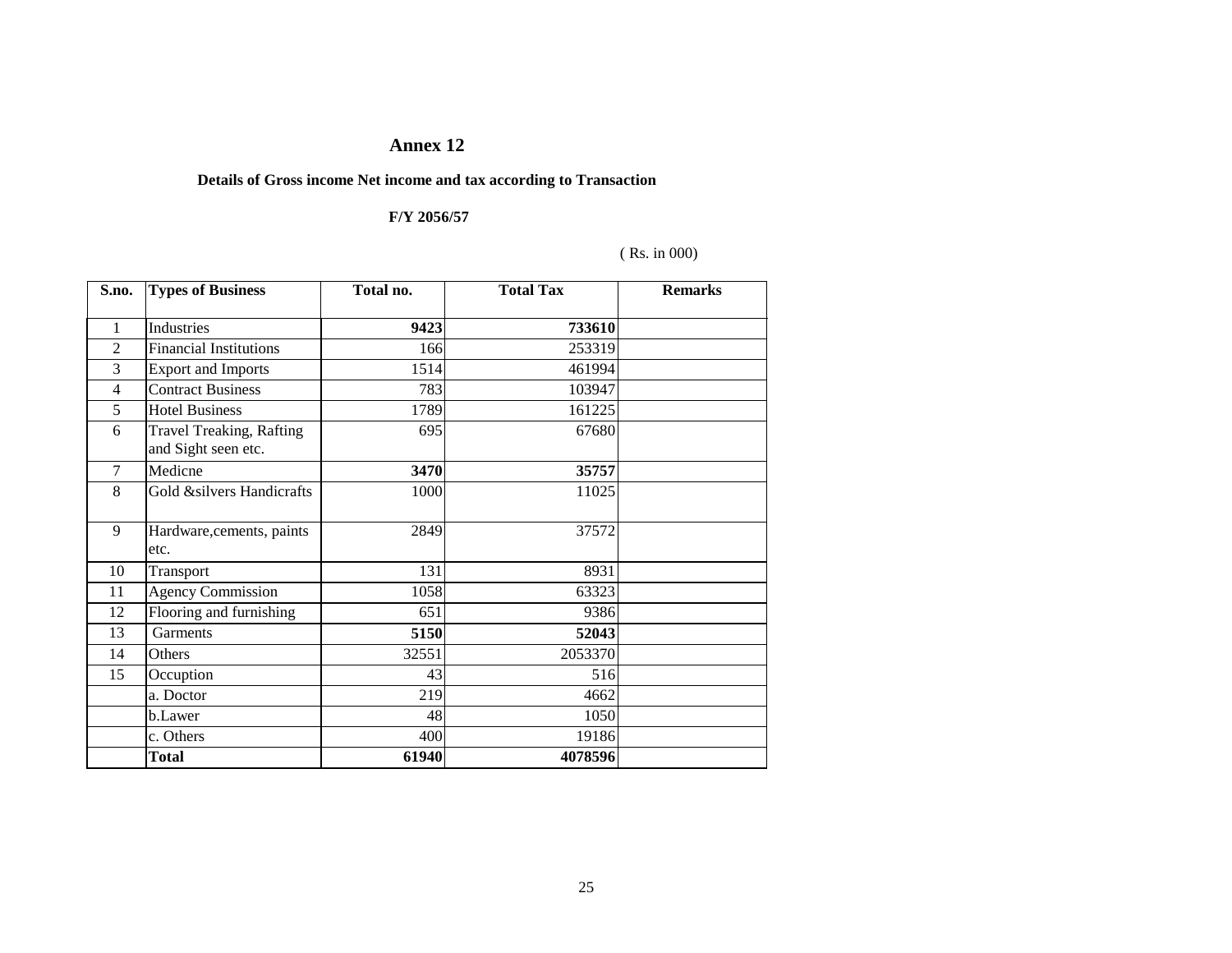#### **Annex 13**

## **Details of Collection of this fiscal year and Arreares for next year**

#### **Rs. 000**

| Account's<br>neading | Tax Headings                                              |                | Collection from demand of this fiscal<br>year and collection from last year<br>arrears |                |                | Collection<br>without<br>demand | Total<br>Collection |              | Amount Arrears for Next fiscal year |                 |          | Remarks |
|----------------------|-----------------------------------------------------------|----------------|----------------------------------------------------------------------------------------|----------------|----------------|---------------------------------|---------------------|--------------|-------------------------------------|-----------------|----------|---------|
|                      |                                                           | Tax            | panalties                                                                              | fees           | Total          |                                 |                     | Tax          | panalties                           | fees            | Total    |         |
| 1.1.3.00             | <b>Income Tax</b>                                         | 223344         | 21147                                                                                  | 16             | 244507         | 6507451                         | 6751958             | 3751485      | 169055                              | 752             | 3921292  |         |
| 1.1.3.10             | <b>Corporate Income Tax</b>                               | 100958         | 14380                                                                                  | 5 <sup>1</sup> | 115343         | 4355324                         | 4470667             | 2604743      | 143652                              | 69              | 2748464  |         |
| 1.1.3.11             | <b>Public Enterprises</b>                                 | 59831          | 1567                                                                                   | $\Omega$       | 61398          | 2128878                         | 2190276             | 1091597      | 9254                                | $\Omega$        | 1100851  |         |
| 1.1.3.12             | Public Limited Co.                                        | 11209          | 6528                                                                                   | $\theta$       | 17737          | 1349788                         | 1367525             | 416045       | 33301                               | 44              | 449390   |         |
| 1.1.3.13             | Private Limited Co.                                       | 29918          | 6285                                                                                   | $\mathfrak{S}$ | 36208          | 876658                          | 912866              | 1097101      | 101097                              | $\overline{25}$ | 1198223  |         |
| 1.1.3.20             | Individual and partnerships                               | 122386         | 6767                                                                                   | 11             | 129164         | 2152127                         | 2281291             | 1146742      | 25403<br>230                        | 683             | 1172828  |         |
| 1.1.3.21             | Remuneration                                              | 619            |                                                                                        | $\mathbf{0}$   | 623            | 438256                          | 438879              | 46740        |                                     | 5               | 46975    |         |
| 1.1.3.22             | Income from Industry trade                                | 121767         | 6763                                                                                   | 11             | 128541         | 1713871                         | 1842412             | 1100002      | 25173                               | 678             | 1125853  |         |
|                      | and vocation                                              |                |                                                                                        |                |                |                                 |                     |              |                                     |                 |          |         |
|                      | a.private                                                 | 121043         | 6718                                                                                   | 11             | 127772         | 1267655                         | 1395427             | 1096350      | 24961                               | 678             | 1121989  |         |
|                      | b.partnership                                             | 724            | 45                                                                                     | $\overline{0}$ | 769            | 4027                            | 4796                | 3652         | 212                                 | $\Omega$        | 3864     |         |
|                      | Income Tax Collection from customs<br>Office              | $\Omega$       | ∩                                                                                      | 0              | $\Omega$       | 251761                          | 251761              | 0            | $\Omega$                            | $\Omega$        | 0        |         |
|                      | Income Tax Collection from<br>Transport management Office | $\Omega$       | $\Omega$                                                                               | $\overline{0}$ | $\Omega$       | 190428                          | 190428              | $\Omega$     | $\Omega$                            | $\theta$        | $\Omega$ |         |
| 1.1.3.30             | House & Land rent tax                                     | 1384           | 17                                                                                     | $\bf{0}$       | 1401           | 243857                          | 245258              | 20635        | 109                                 | $\mathbf{2}$    | 20746    |         |
| $1.1 - 4 - 40$       | House & Land tax                                          | 46501          | 94                                                                                     | $\Omega$       | 46595          | 69117                           | 115712              | 106665       | 207                                 | $\Omega$        | 106872   |         |
| 1.1.3.40             | Interest                                                  | $\overline{0}$ | $\Omega$                                                                               | $\overline{0}$ | $\overline{0}$ | 415138                          | 415138              | $\Omega$     | $\theta$                            | $\overline{0}$  | $\Omega$ |         |
| 1.1.2.50             | Vehicle Tax                                               | $\theta$       | 0                                                                                      | $\overline{0}$ | $\Omega$       | 399496                          | 399496              | 10           | $\Omega$                            | $\theta$        | 10       |         |
|                      | <b>Others</b>                                             | $\Omega$       | ∩                                                                                      | $\overline{0}$ | $\Omega$       | 122                             | 122                 | $\Omega$     | $\Omega$                            | $\Omega$        | $\Omega$ |         |
|                      | Sale of tender Forms                                      | $\Omega$       | 0                                                                                      | $\overline{0}$ | $\Omega$       | 62                              | 62                  | $\Omega$     | $\Omega$                            | $\theta$        | $\Omega$ |         |
|                      | Auctions                                                  | $\mathbf{0}$   |                                                                                        | $\bf{0}$       | $\mathbf{0}$   | 32                              | 32                  | $\mathbf{0}$ | $\mathbf{0}$                        | 0               | $\bf{0}$ |         |
|                      |                                                           | $\Omega$       |                                                                                        | $\theta$       | $\Omega$       | 28                              | 28                  | $\Omega$     | $\Omega$                            | $\Omega$        | $\Omega$ |         |
|                      | <b>Total</b>                                              | 271229         | 21258                                                                                  | 16             | 292503         | 7635181                         | 7927684             | 3878795      | 169371                              | 754             | 4048920  |         |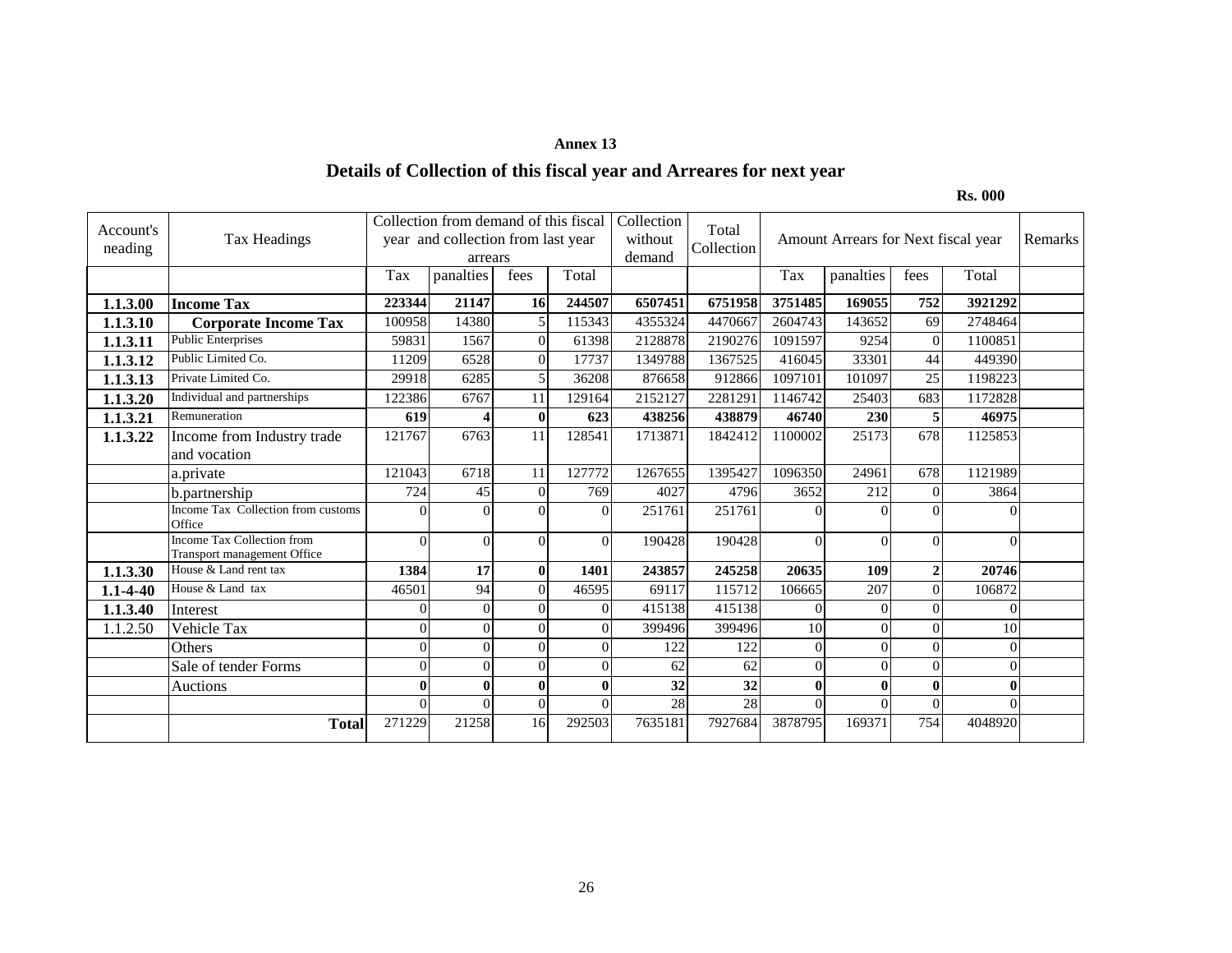# **Annex-14**

**Officewise Target and Collection of 2056/57** (Rs. 000)

|                  | Tax               | <b>Income Tax</b> |                       | House & Land<br><b>Rent Tax</b> |                       | <b>House &amp; Land Tax</b> |                       |               | <b>Interest</b>       |               | Vehicle               |               | <b>Total</b>      |                           |
|------------------|-------------------|-------------------|-----------------------|---------------------------------|-----------------------|-----------------------------|-----------------------|---------------|-----------------------|---------------|-----------------------|---------------|-------------------|---------------------------|
| S.No             | Offices           | Target            | <b>Collectio</b><br>n | <b>Target</b>                   | <b>Collectio</b><br>n | <b>Target</b>               | <b>Collectio</b><br>n | <b>Target</b> | <b>Collectio</b><br>n | <b>Target</b> | <b>Collectio</b><br>n | <b>Target</b> | <b>Collection</b> | As compare<br>with target |
| 1                | <b>Ilam</b>       | 11700             | 13560                 | 1050                            | 850                   | 10                          | $\overline{10}$       | 800           | 853                   |               |                       | 13560         | 15273             | 112.632743                |
| $\overline{2}$   | Bhadrapur         | 43000             | 38213                 | 3130                            | 3336                  | 2350                        | 1361                  | 1850          | 3369                  | 6122          | 4493                  | 56452         | 50772             | 89.9383547                |
| 3                | Dhankutta         | 8165              | 7034                  | 1330                            | 1037                  | 5                           | $\overline{7}$        | 1750          | 1491                  |               |                       | 11250         | 9569              | 85.0577778                |
| $\overline{4}$   | Dharan            | 80000             | 79391                 | 1850                            | 2430                  | 825                         | 2004                  | 6115          | 6768                  | 18130         | 20750                 | 106920        | 111343            | 104.136738                |
| 5                | Biratnagar        | 205500            | 182305                | 7090                            | 6158                  | 9850                        | 9703                  | 8000          | 9531                  |               |                       | 230440        | 207697            | 90.1306197                |
| 6                | Lahan             | 19000             | 23853                 | 885                             | 1482                  | 115                         | 129                   | 3325          | 3160                  | 4270          | 4006                  | 27595         | 32630             | 118.246059                |
| $\overline{7}$   | Rajbiraj          | 11760             | 14048                 | 830                             | 904                   | 290                         | 306                   | 1470          | 2402                  |               |                       | 14350         | 17660             | 123.066202                |
| 8                | Sarlahi           | 11900             | 11081                 | 510                             | 628                   | $\overline{72}$             | 64                    | 950           | 931                   |               |                       | 13432         | 12704             | 94.5801072                |
| $\boldsymbol{9}$ | Janakpur          | 36000             | 33603                 | 2940                            | 2231                  | 3600                        | 5986                  | 4700          | 5734                  | 6673          | 6108                  | 53913         | 53662             | 99.5344351                |
| 10               | Hetaunda          | 84500             | 82713                 | 2515                            | 2419                  | 3000                        | 2171                  | 2050          | 3832                  |               |                       | 92065         | 91135             | 98.9898441                |
| 11               | Narayanga<br>rh   | 88550             | 79999                 | 2425                            | 2586                  | 500                         | 665                   | 3100          | 8734                  |               |                       | 94575         | 91984             | 97.2603754                |
| 12               | Gaur              | 14000             | 9414                  | 550                             | 598                   | 200                         | 207                   | 750           | 963                   |               |                       | 15500         | 11182             | 72.1419355                |
| 13               | Birgunj           | 244300            | 164717                | 6410                            | 6540                  | 8880                        | 8337                  | 5950          | 6973                  | 61961         | 26293                 | 327501        | 212860            | 64.9952214                |
| 14               | <b>Dhulikhel</b>  | 9800              | 11780                 | 1450                            | 1177                  | $\overline{70}$             | $\overline{83}$       | 2150          | 3008                  |               |                       | 13470         | 16048             | 119.138827                |
| 15               | Ktm. No.1         | 428800            | 428702                | 26280                           | 23805                 | 5400                        | 4735                  | 33250         | 44184                 |               |                       | 493730        | 501426            | 101.558747                |
| 16               | Ktm. No.2         | 894000            | 856238                | 45000                           | 47790                 | 37370                       | 26558                 | 57250         | 85879                 |               |                       | 1033620       | 1016465           | 98.3402991                |
| 17               | Ktm. No.3         | 3150000           | 3212359               | 42300                           | 44219                 | 25230                       | 17294                 | 92300         | 106508                | 110733        | 284408                | 3420563       | 3664788           | 107.139907                |
| 18               | Ktm. No.4         | 338500            | 320238                | 11700                           | 12866                 | 5250                        | 4621                  | 11200         | 11649                 |               |                       | 366650        | 349374            | 95.2881495                |
| 19               | Ktm. No.5         | 5500              | 5552                  | 685                             | 672                   |                             |                       | 500           | 865                   |               |                       | 6685          | 7089              | 106.043381                |
| 20               | Lalitpur          | 335000            | 355234                | 27130                           | 27916                 | 3750                        | 6539                  | 22700         | 29508                 |               |                       | 388580        | 419197            | 107.879201                |
| $\overline{21}$  | Baglung           | 6600              | 8561                  | 1900                            | 1877                  | 160                         | 182                   | 1950          | 2006                  |               |                       | 10610         | 12626             | 119.000943                |
| 22               | Pokhara           | 78550             | 81842                 | 6000                            | 5970                  | 4380                        | 2536                  | 7300          | 10948                 | 19698         | 17255                 | 115928        | 118551            | 102.262611                |
| 23               | Palpa             | 7500              | 6634                  | 900                             | 979                   | 95                          | 131                   | 3750          | 4877                  |               |                       | 12245         | 12621             | 103.070641                |
| $\overline{24}$  | Bhairawa          | 85000             | 63329                 | 1950                            | 2577                  | 2280                        | 2917                  | 3200          | 4126                  |               |                       | 92430         | 72949             | 78.9235097                |
| 25               | Krishnana<br>gar  | 27500             | 28202                 | 680                             | 654                   | 0                           | 49                    | 850           | 2244                  |               | $\blacktriangleleft$  | 29030         | 31150             | 107.30279                 |
| 26               | Rajapur           | 9700              | 13305                 | 490                             | 460                   | 0                           |                       | 600           | 682                   |               |                       | 10790         | 14447             | 133.892493                |
| $\overline{27}$  | Nepalgunj         | 55000             | 53418                 | 4665                            | 4931                  | 980                         | 759                   | 4000          | 4491                  | 4778          | 6330                  | 69423         | 69929             | 100.728865                |
| 28               | Dang              | 16650             | 19338                 | 1810                            | 1661                  | 60                          | 73                    | 2650          | 3385                  | 6566          | 2037                  | 27736         | 26494             | 95.5220652                |
| 29               | Dhangadhi         | 35000             | 33538                 | 2600                            | 2585                  | 130                         | 151                   | 2950          | 2747                  | 6044          | 4330                  | 46724         | 43351             | 92.7810119                |
| $\overline{30}$  | Mahendra<br>nagar | 28000             | 16041                 | 1100                            | 1496                  | $\overline{75}$             | 76                    | 1550          | 2146                  | 2947          | 1512                  | 33672         | 21271             | 63.1711808                |
| $\overline{31}$  | Kalaiya           | 65000             | 58369                 | 3900                            | 3239                  | 6                           | 6                     | 1100          | 1039                  |               |                       | 70006         | 62653             | 89.4966146                |